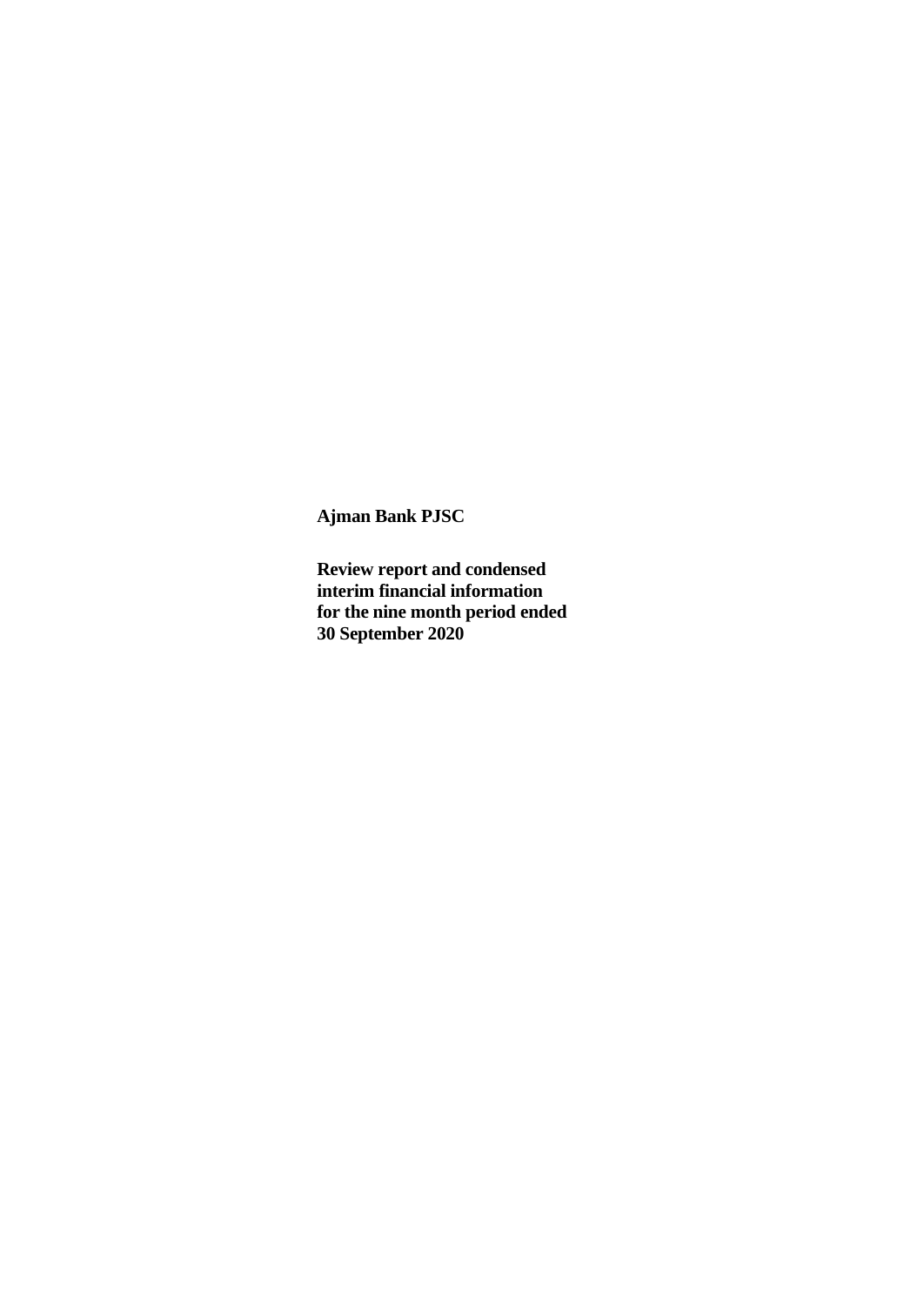| <b>Contents</b>                                                       | Pages                   |
|-----------------------------------------------------------------------|-------------------------|
| Report on review of interim financial information                     | 1                       |
| Condensed interim statement of financial position                     | 2                       |
| Condensed interim income statement (unaudited)                        | 3                       |
| Condensed interim statement of other comprehensive income (unaudited) | $\overline{\mathbf{4}}$ |
| Condensed interim statement of changes in equity                      | 5                       |
| Condensed interim statement of cash flows (unaudited)                 | 6                       |
| Notes to the condensed interim financial information                  | $7 - 28$                |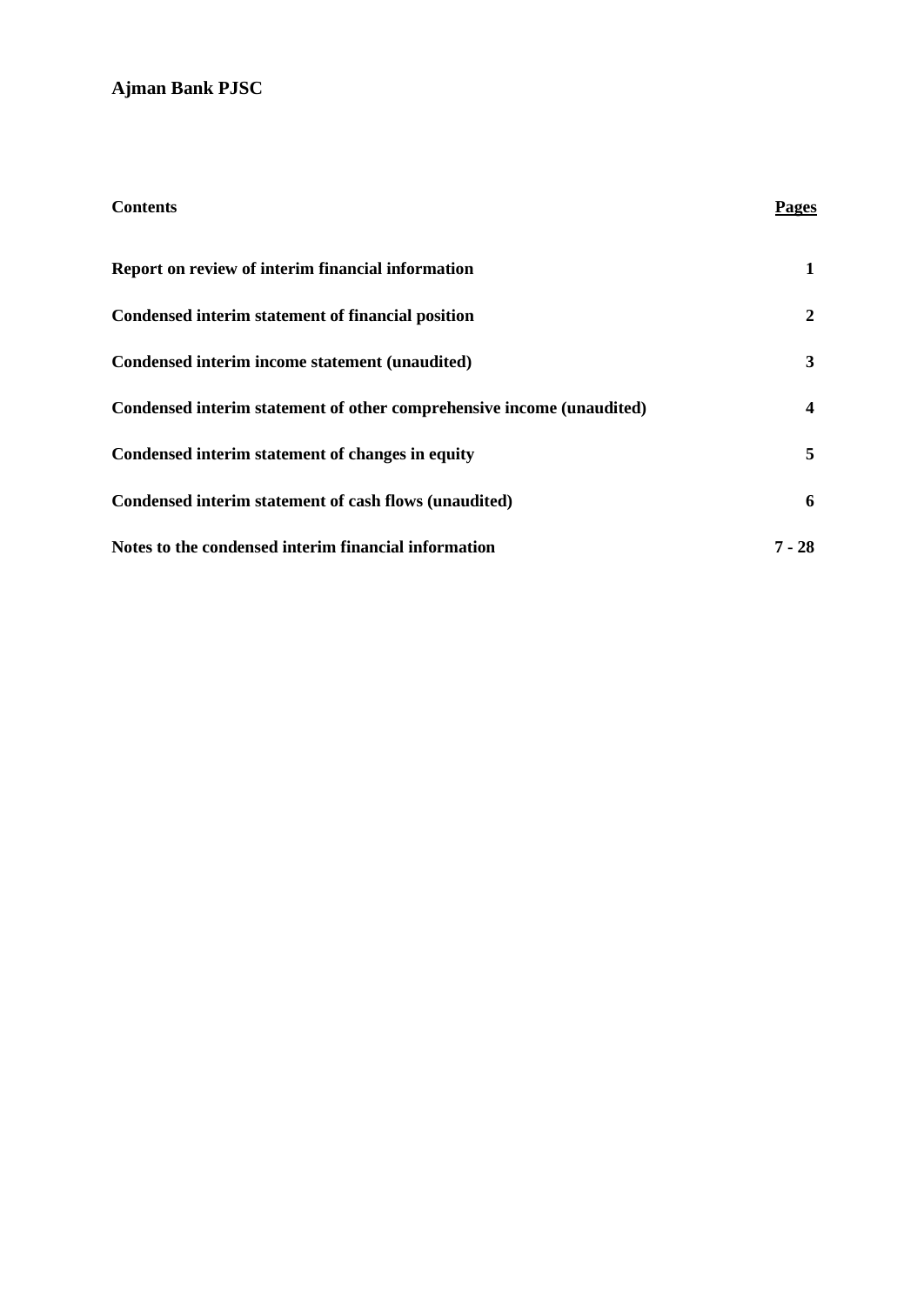

Deloitte & Touche (M.E.) Building 3, Level 6 Emaar Square Downtown Dubai P.O. Box 4254 Dubai United Arab Emirates

Tel: +971 (0) 4 376 8888 Fax:+971 (0) 4 376 8899 www.deloitte.com

#### August 17th, 2016 **REPORT ON REVIEW OF INTERIM FINANCIAL INFORMATION**

**The Board of Directors Ajman Bank PJSC Ajman United Arab Emirates**

#### *Introduction*

We have reviewed the accompanying condensed interim statement of financial position of **Ajman Bank PJSC** (the "Bank"), as at 30 September 2020, and the related condensed interim income statement, condensed interim statement of comprehensive income, condensed interim statement of changes in equity and condensed interim statement of cash flows for the nine-month period then ended, Management is responsible for the preparation and presentation of this condensed interim financial information in accordance with International Accounting Standard 34 Interim financial reporting. Our responsibility is to express a conclusion on this condensed interim financial information based on our review.

#### *Scope of Review*

We conducted our review in accordance with International Standard on Review Engagements 2410, "Review of Interim Financial Information Performed by the Independent Auditor of the Entity". A review of interim financial information consists of making inquiries, primarily of persons responsible for financial and accounting matters, and applying analytical and other review procedures. A review is substantially less in scope than an audit conducted in accordance with International Standards on Auditing and consequently does not enable us to obtain assurance that we would become aware of all significant matters that might be identified in an audit. Accordingly, we do not express an audit opinion.

#### *Conclusion*

Based on our review, nothing has come to our attention that causes us to believe that the accompanying condensed interim financial information is not prepared, in all material respects, in accordance with International Accounting Standard 34 Interim Financial Reporting.

#### **Deloitte & Touche (M.E.)**

thea

Musa Ramahi Registration No. 872 4 November 2020 Dubai United Arab Emirates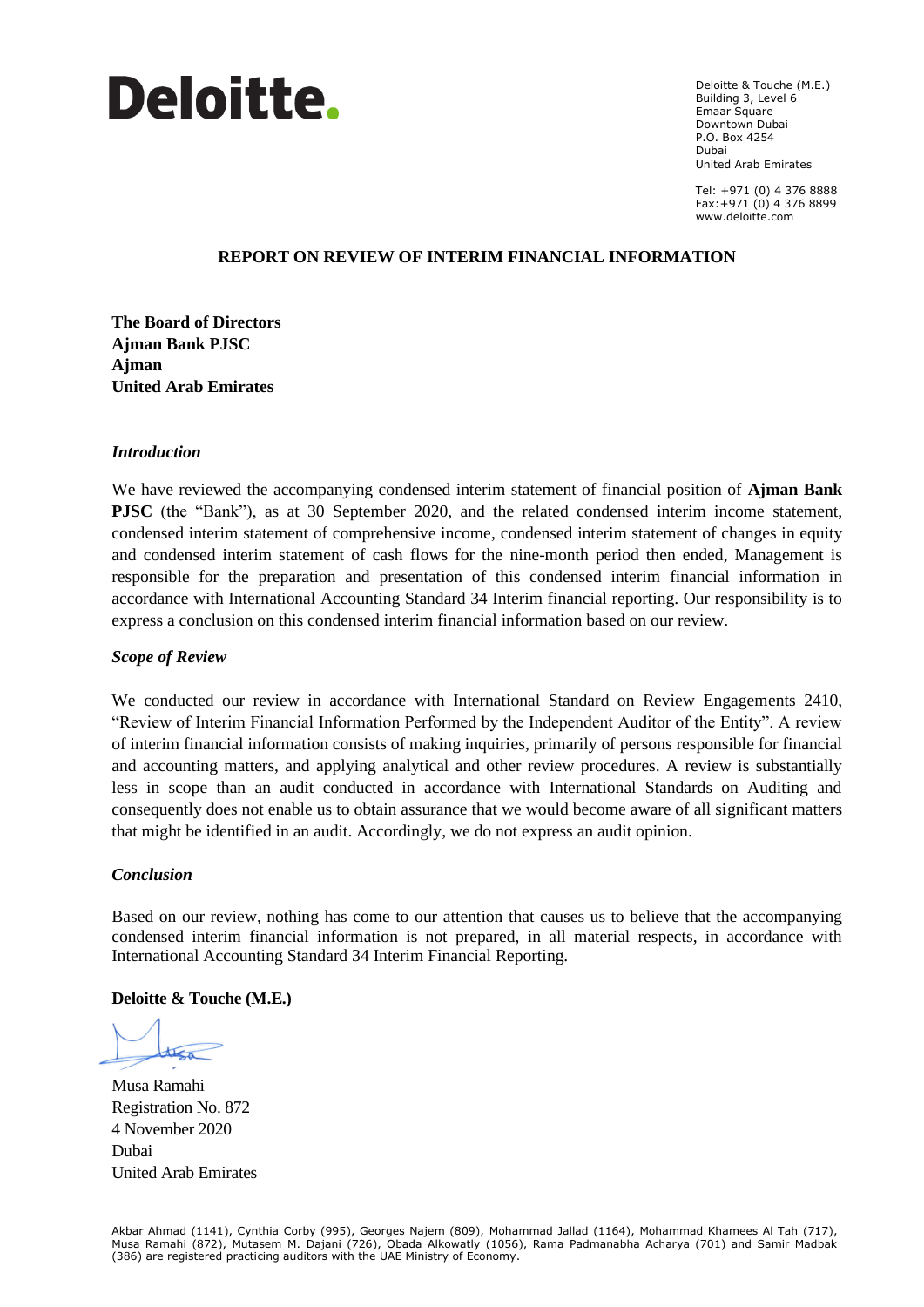### Condensed interim statement of financial position As at 30 September 2020

|                                                                                                                                     | <b>Notes</b> | 30 September<br>2020<br>(unaudited)<br><b>AED'000</b> | 31 December<br>2019<br>(audited)<br>AED'000 |
|-------------------------------------------------------------------------------------------------------------------------------------|--------------|-------------------------------------------------------|---------------------------------------------|
| <b>ASSETS</b>                                                                                                                       |              |                                                       |                                             |
| Cash and balances with the Central Bank                                                                                             | 6            | 2,172,103                                             | 2,546,097                                   |
| Due from banks and other financial institutions                                                                                     |              | 399,724                                               | 658,044                                     |
| Islamic financing and investing assets, net                                                                                         | 7            | 17,230,863                                            | 17,110,570                                  |
| Islamic investments securities at FVTOCI                                                                                            | 8            | 1,896,276                                             | 2,018,901                                   |
| Investment in associate                                                                                                             | 9            | 172,555                                               | 74,282                                      |
| Investment properties                                                                                                               | 10           | 365,638                                               | 783,362                                     |
| Property and equipment                                                                                                              |              | 132,696                                               | 136,210                                     |
| Other Islamic assets                                                                                                                | 11           | 241,408                                               | 298,324                                     |
| <b>Total assets</b>                                                                                                                 |              | 22,611,263                                            | 23,625,790                                  |
| <b>LIABILITIES AND EQUITY</b><br><b>Liabilities</b><br>Islamic customers' deposits<br>Due to banks and other financial institutions | 12           | 14,476,825<br>5,355,022                               | 14,922,760<br>5,733,478                     |
| Other liabilities                                                                                                                   | 13           | 264,361                                               | 457,233                                     |
| <b>Total liabilities</b>                                                                                                            |              | 20,096,208                                            | 21,113,471                                  |
| <b>Equity</b>                                                                                                                       | 14           | 2,100,000                                             | 2,100,000                                   |
| Share capital<br>Statutory reserve                                                                                                  |              | 253,168                                               | 253,168                                     |
| Investment fair value reserve                                                                                                       |              | (59, 128)                                             | (7, 256)                                    |
| General impairment reserve                                                                                                          | 15           | 104,099                                               | 111,583                                     |
| Retained earnings                                                                                                                   |              | 116,916                                               | 54,824                                      |
| <b>Total equity</b>                                                                                                                 |              | 2,515,055                                             | 2,512,319                                   |
| <b>Total liabilities and equity</b>                                                                                                 |              | 22,611,263                                            | 23,625,790                                  |

To the best of our knowledge, and in accordance with the applicable reporting principles for interim financial reporting, the condensed interim financial statements present fairly in all material respects the financial position, financial performance and cash flows of the Bank.

H.E. Sheikh Ammar Bin Humaid Al Nuaimi Chairman

Mohamed Abdulrahman Amiri Chief Executive Officer

The accompanying notes form an integral part of these condensed interim financial statements.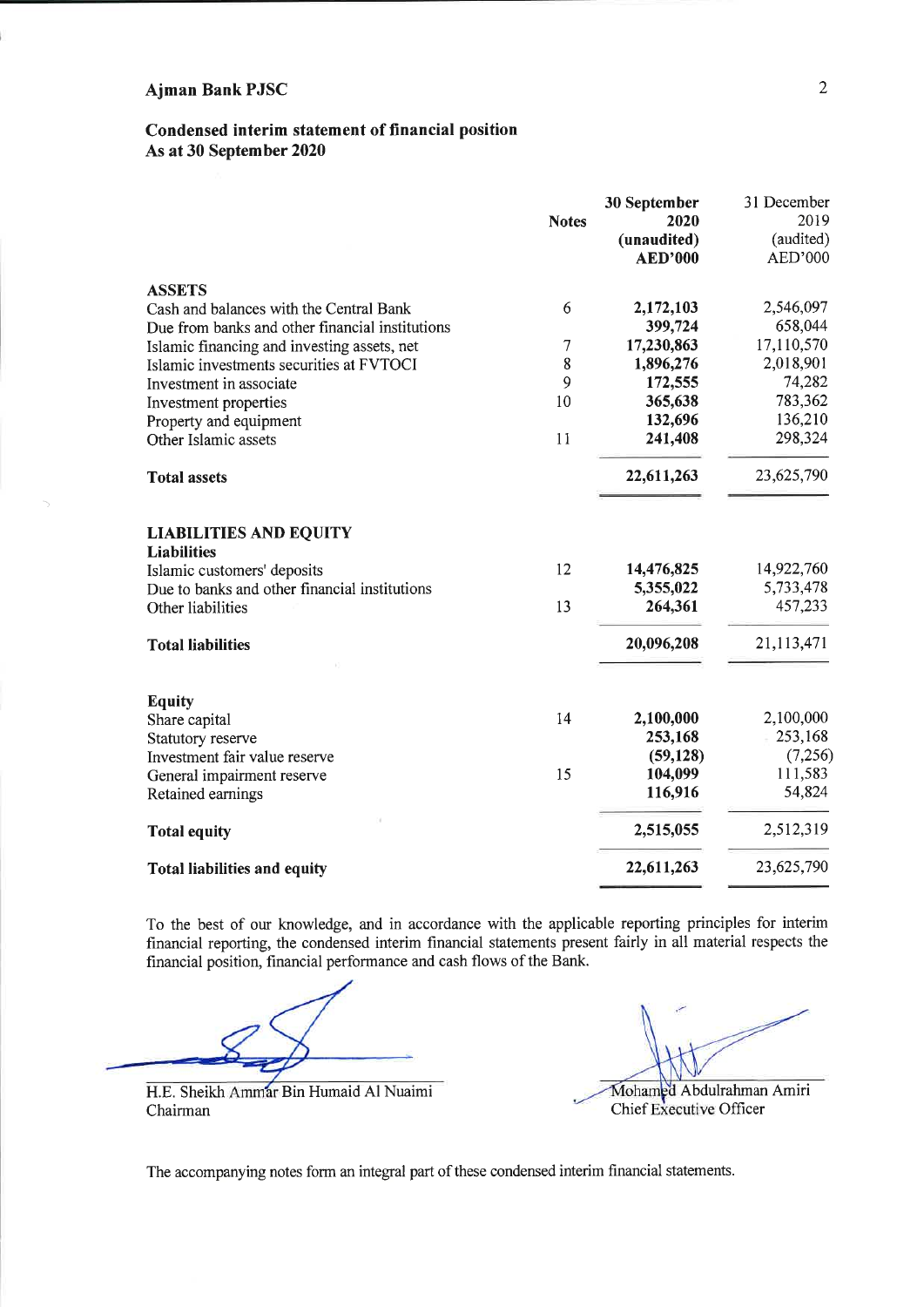### **Condensed interim income statement (unaudited) for the nine month period ended 30 September 2020**

|                                                       |              | Three month period<br>ended 30 September |                 | Nine month period<br>ended 30 September |                 |
|-------------------------------------------------------|--------------|------------------------------------------|-----------------|-----------------------------------------|-----------------|
|                                                       | <b>Notes</b> | 2020<br><b>AED'000</b>                   | 2019<br>AED'000 | 2020<br><b>AED'000</b>                  | 2019<br>AED'000 |
| <b>Operating income</b>                               |              |                                          |                 |                                         |                 |
| Income from Islamic financing and                     |              |                                          |                 |                                         |                 |
| investing assets<br>Islamic investments securities at | 16           | 208,917                                  | 251,917         | 656,924                                 | 740,162         |
| <b>FVTOCI</b>                                         |              | 33,597                                   | 59,251          | 80,895                                  | 121,119         |
| Fees, commissions and other income                    |              | 2,631                                    | 30,010          | 42,930                                  | 109,950         |
| Share of results of associate                         | 9            |                                          | 1,382           | 6,067                                   | 1,382           |
| <b>Total operating income before</b>                  |              |                                          |                 |                                         |                 |
| depositors' share of profit                           |              | 245,145                                  | 342,560         | 786,816                                 | 972,613         |
| Depositors' share of profit                           |              | (99, 838)                                | (166, 119)      | (362, 644)                              | (484,709)       |
| Net operating income                                  |              | 145,307                                  | 176,441         | 424,172                                 | 487,904         |
| <b>Expenses</b>                                       |              |                                          |                 |                                         |                 |
| Staff costs                                           |              | (43, 112)                                | (43, 866)       | (143, 055)                              | (154, 773)      |
| General and administrative expenses                   |              | (17, 536)                                | (31, 197)       | (45,761)                                | (61, 541)       |
| Depreciation of property and equipment                |              | (6,428)                                  | (3,346)         | (19,796)                                | (10, 499)       |
| Impairment charge for financial assets                | 17.2         | (65, 342)                                | (75, 776)       | (159,702)                               | (150, 931)      |
| <b>Total expenses</b>                                 |              | (132, 418)                               | (154, 185)      | (368, 314)                              | (377,744)       |
| Profit for the period                                 |              | 12,889                                   | 22,256          | 55,858                                  | 110,160         |
|                                                       |              |                                          |                 |                                         |                 |
| <b>Earnings per share</b>                             | 18           | 0.006                                    | 0.011           | 0.026                                   | 0.051           |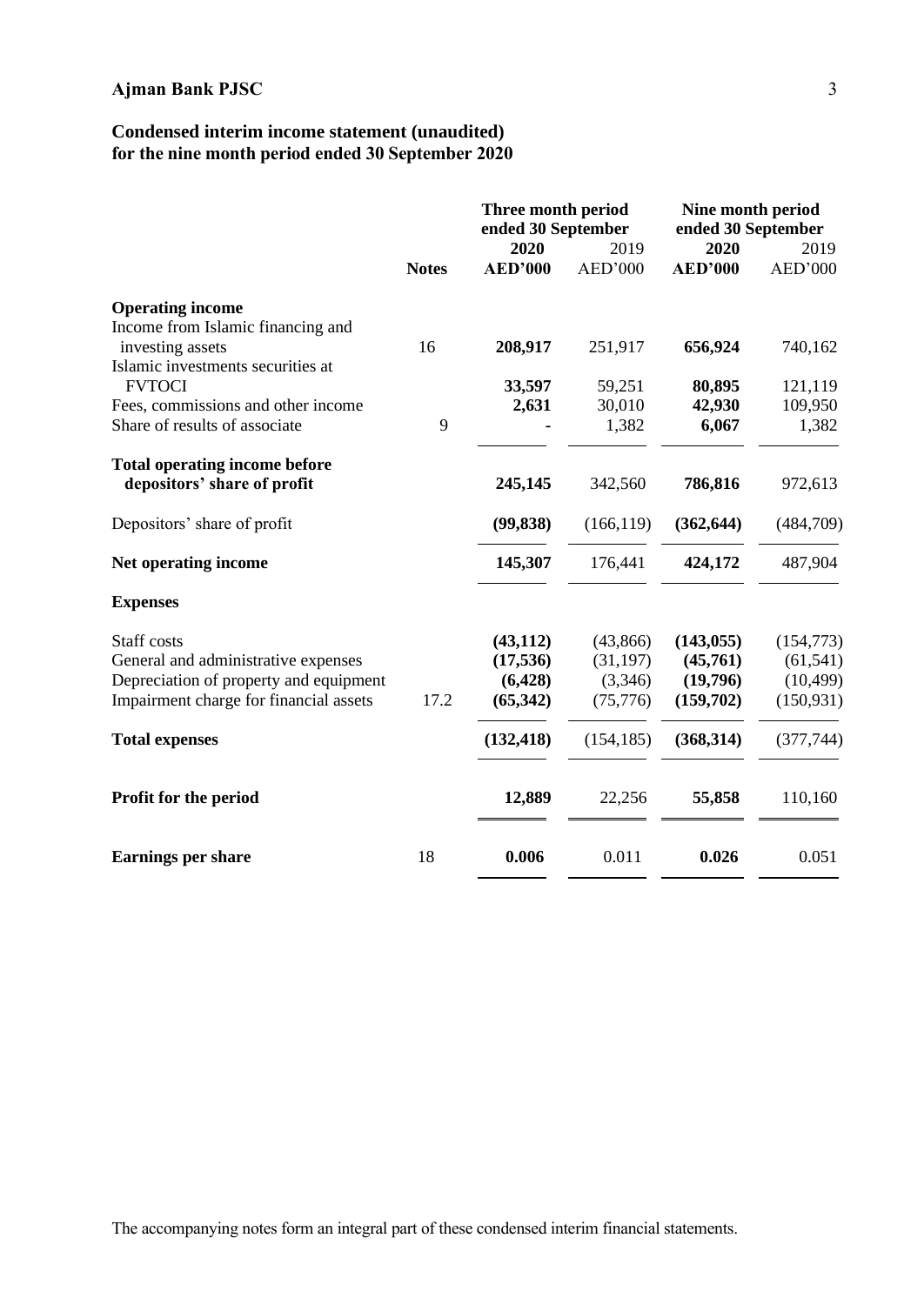### **Condensed interim statement of other comprehensive income (unaudited) for the nine month period ended 30 September 2020**

|                                                                               | Three month period<br>ended 30 September<br>2020 | 2019      | Nine month period<br>ended 30 September<br>2020<br>2019 |           |  |
|-------------------------------------------------------------------------------|--------------------------------------------------|-----------|---------------------------------------------------------|-----------|--|
|                                                                               | <b>AED'000</b>                                   | AED'000   | <b>AED'000</b>                                          | AED'000   |  |
| Profit for the period                                                         | 12,889                                           | 22,256    | 55,858                                                  | 110,160   |  |
| Other comprehensive income/(loss):                                            |                                                  |           |                                                         |           |  |
| Item that will not be reclassified subsequently to<br>profit or loss          |                                                  |           |                                                         |           |  |
| Movement in investment fair value reserve for<br>equity instruments at FVTOCI | 5,400                                            | 1,440     | (27,540)                                                | (5,220)   |  |
| Items that may be reclassified subsequently to<br>profit or loss              |                                                  |           |                                                         |           |  |
| Fair value gain/(loss) on investments securities<br>at FVTOCI                 | 18,037                                           | 28,390    | (9,608)                                                 | 104,111   |  |
| Reclassification adjustments relating to<br>investments securities at FVTOCI  | (10, 720)                                        | (29, 126) | (14, 724)                                               | (35, 754) |  |
|                                                                               | 7,317                                            | (736)     | (24, 332)                                               | 68,357    |  |
| Other comprehensive income/(loss)                                             | 12,717                                           | 704       | (51, 872)                                               | 63,137    |  |
| Total comprehensive income for the period                                     | 25,606                                           | 22,960    | 3,986                                                   | 173,297   |  |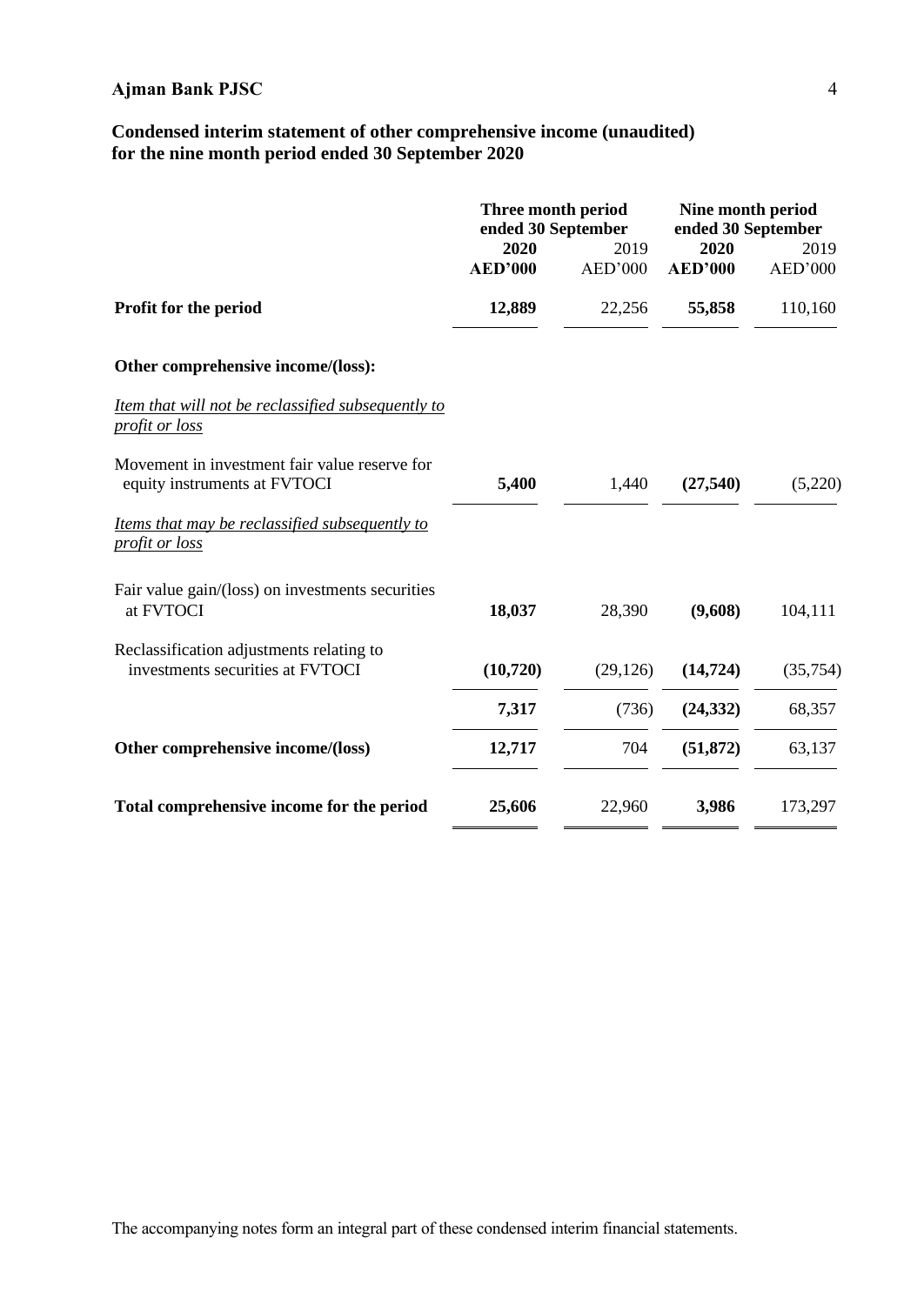## **Condensed interim statement of changes in equity for the nine month period ended 30 September 2020**

| 2,100,000<br>244,728<br>(64,325)<br>166,445<br>At 1 January 2019 (audited)<br>110,160<br>Profit for the period<br>Other comprehensive income<br>63,137<br>Total comprehensive income for the period<br>63,137<br>110,160<br>Transfer to impairment reserve (Note 15)<br>89,850<br>30,401<br>(120, 251)<br>Dividends (Note 14)<br>(73,500)<br>Directors' remuneration (Note 14)<br>(2,500)<br>(1, 188)<br>80,354<br>At 30 September 2019 (unaudited)<br>2,100,000<br>244,728<br>89,850<br>30,401<br>253,168<br>(7,256)<br>At 1 January 2020 (audited)<br>2,100,000<br>111,583<br>54,824<br>Profit for the period<br>55,858<br>Other comprehensive loss<br>(51, 872)<br>(51, 872)<br>Total comprehensive (loss)/income for the period<br>55,858<br>Transfer from impairment reserve (Note 15)<br>(7, 484)<br>7,484<br>Directors' remuneration (Note 14)<br>(1,250) |                                  | <b>Share</b><br>capital<br><b>AED'000</b> | <b>Statutory</b><br>reserve<br><b>AED'000</b> | <b>Investment</b><br>fair value<br>reserve<br><b>AED'000</b> | <b>General</b><br>impairment<br>reserve<br><b>AED'000</b> | <b>Specific</b><br>impairment<br>reserve<br><b>AED'000</b> | <b>Retained</b><br>earnings<br><b>AED'000</b> | <b>Total</b><br><b>AED'000</b> |
|------------------------------------------------------------------------------------------------------------------------------------------------------------------------------------------------------------------------------------------------------------------------------------------------------------------------------------------------------------------------------------------------------------------------------------------------------------------------------------------------------------------------------------------------------------------------------------------------------------------------------------------------------------------------------------------------------------------------------------------------------------------------------------------------------------------------------------------------------------------|----------------------------------|-------------------------------------------|-----------------------------------------------|--------------------------------------------------------------|-----------------------------------------------------------|------------------------------------------------------------|-----------------------------------------------|--------------------------------|
|                                                                                                                                                                                                                                                                                                                                                                                                                                                                                                                                                                                                                                                                                                                                                                                                                                                                  |                                  |                                           |                                               |                                                              |                                                           |                                                            |                                               | 2,446,848                      |
|                                                                                                                                                                                                                                                                                                                                                                                                                                                                                                                                                                                                                                                                                                                                                                                                                                                                  |                                  |                                           |                                               |                                                              |                                                           |                                                            |                                               | 110,160<br>63,137              |
|                                                                                                                                                                                                                                                                                                                                                                                                                                                                                                                                                                                                                                                                                                                                                                                                                                                                  |                                  |                                           |                                               |                                                              |                                                           |                                                            |                                               | 173,297<br>(73,500)<br>(2,500) |
|                                                                                                                                                                                                                                                                                                                                                                                                                                                                                                                                                                                                                                                                                                                                                                                                                                                                  |                                  |                                           |                                               |                                                              |                                                           |                                                            |                                               | 2,544,145                      |
|                                                                                                                                                                                                                                                                                                                                                                                                                                                                                                                                                                                                                                                                                                                                                                                                                                                                  |                                  |                                           |                                               |                                                              |                                                           |                                                            |                                               | 2,512,319                      |
|                                                                                                                                                                                                                                                                                                                                                                                                                                                                                                                                                                                                                                                                                                                                                                                                                                                                  |                                  |                                           |                                               |                                                              |                                                           |                                                            |                                               | 55,858<br>(51, 872)            |
|                                                                                                                                                                                                                                                                                                                                                                                                                                                                                                                                                                                                                                                                                                                                                                                                                                                                  |                                  |                                           |                                               |                                                              |                                                           |                                                            |                                               | 3,986<br>(1,250)               |
|                                                                                                                                                                                                                                                                                                                                                                                                                                                                                                                                                                                                                                                                                                                                                                                                                                                                  | At 30 September 2020 (unaudited) | 2,100,000                                 | 253,168                                       | (59, 128)                                                    | 104,099                                                   |                                                            | 116,916                                       | 2,515,055                      |

The accompanying notes form an integral part of these condensed interim financial statements.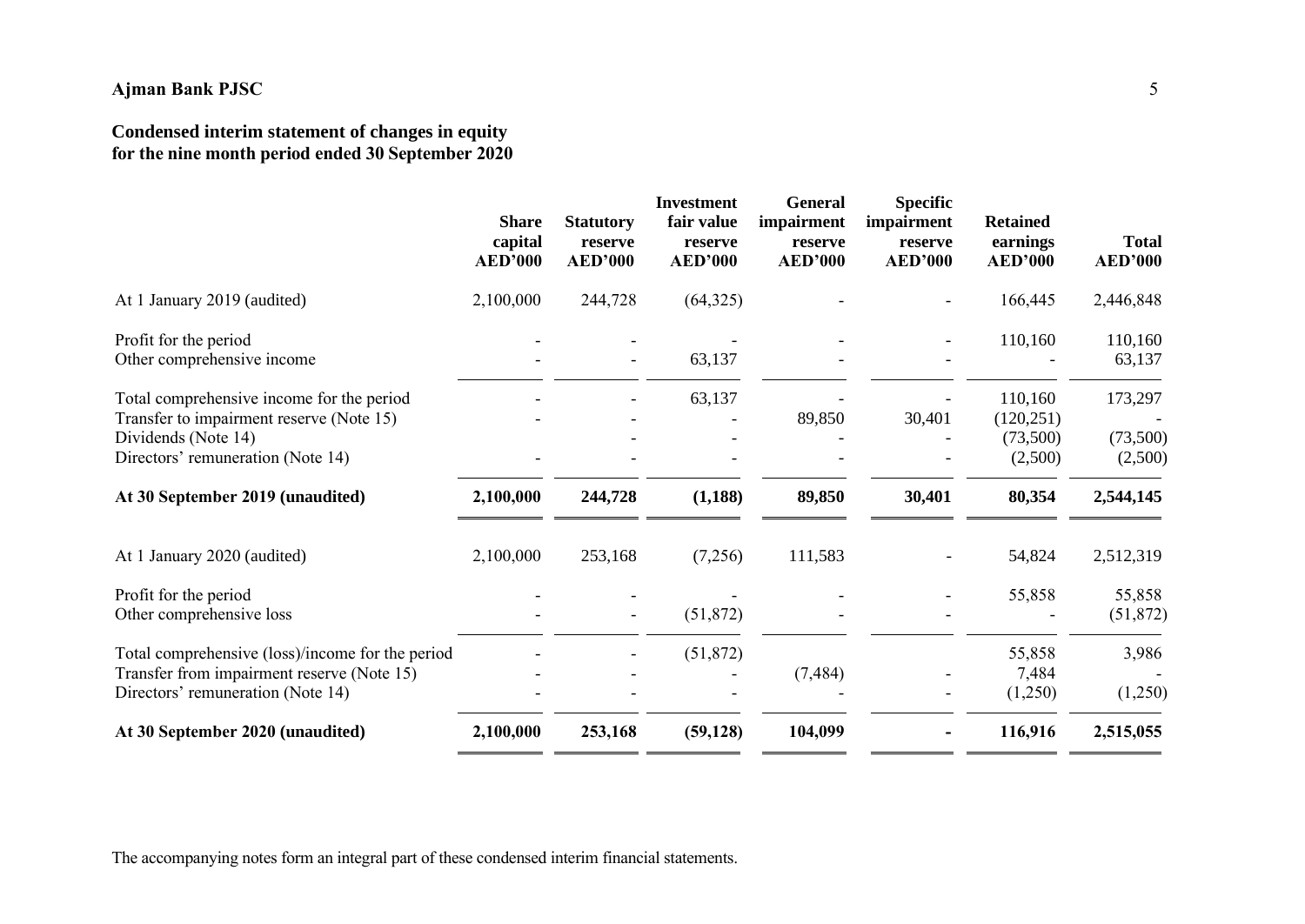### **Condensed interim statement of cash flows (unaudited) for the nine month period ended 30 September 2020**

|                                                                                                                  | Nine month period ended<br>30 September |                          |
|------------------------------------------------------------------------------------------------------------------|-----------------------------------------|--------------------------|
|                                                                                                                  | 2020                                    | 2019                     |
|                                                                                                                  | <b>AED'000</b>                          | AED'000                  |
| <b>Cash flows from operating activities</b>                                                                      |                                         |                          |
| Profit for the period                                                                                            | 55,858                                  | 110,160                  |
| Adjustments for:                                                                                                 | 19,796                                  |                          |
| Depreciation of property and equipment<br>Impairment charge on Islamic financing, investing assets               |                                         | 10,499                   |
| and other receivables                                                                                            | 159,702                                 | 150,931                  |
| Income from investment securities                                                                                | (63,740)                                | (84,053)                 |
| Impairment of property and equipment                                                                             |                                         | 28                       |
| Realized gain on disposal of investment securities                                                               | (17, 155)                               | (37,066)                 |
| Share of results of associate                                                                                    | (6,067)                                 | (1,382)                  |
|                                                                                                                  |                                         |                          |
| Operating cash flows before changes in operating assets and liabilities                                          | 148,394                                 | 149,117                  |
| Changes in operating assets and liabilities                                                                      |                                         |                          |
| Increase in Islamic financing and investing assets                                                               | (72, 323)                               | (1,337,911)              |
| Decrease in due from banks and other financial institutions                                                      | 44,669                                  | 94,912                   |
| Decrease/(increase) in statutory deposit with the Central Bank                                                   | 216,955                                 | (47,303)                 |
| Decrease/(increase) in International murabahat with the Central Bank                                             | 540,000                                 | (1,380,000)              |
| Decrease in other assets                                                                                         | 49,684                                  | 57,241                   |
| Decrease in Islamic customers' deposits                                                                          | (445, 935)                              | (2,366,050)              |
| (Decrease)/increase in due to banks and other financial institutions                                             | (378, 456)                              | 3,583,507                |
| (Decrease)/increase in other liabilities                                                                         | (192, 397)                              | 320,491                  |
| Payment of directors remuneration                                                                                | (1,250)                                 | (2,500)                  |
| Net cash used in operating activities                                                                            | (90, 659)                               | (928, 496)               |
| <b>Cash flows from investing activities</b>                                                                      |                                         |                          |
| Purchase of investment securities                                                                                | (1,642,796)                             | (3,001,117)              |
| Proceeds from sale of investment securities                                                                      | 1,728,965                               | 2,498,811                |
| Addition in investment in associate                                                                              |                                         | (72, 932)                |
| Dividend received from investment in associate                                                                   | 5,794                                   |                          |
| Purchase of property and equipment                                                                               | (16, 282)                               | (12, 362)                |
| Profit income on investment securities                                                                           | 63,048                                  | 81,479                   |
| Additions to investment property                                                                                 | (3,678)                                 | (27, 754)                |
| Proceeds from disposal of investment properties                                                                  |                                         | 327,000                  |
| Proceeds from disposal of investment in subsidiary                                                               | 124,897                                 |                          |
| Net cash generated from/(used in) investing activities                                                           | 259,948                                 | (206, 875)               |
| <b>Cash flows from financing activity</b>                                                                        |                                         |                          |
| Dividends paid                                                                                                   |                                         | (73,500)                 |
| Net cash used in financing activity                                                                              |                                         | (73,500)                 |
| Net increase/(decrease) in cash and cash equivalents<br>Cash and cash equivalents at the beginning of the period | 169,289<br>809,715                      | (1,208,871)<br>2,248,127 |
| Cash and cash equivalents at the end of the period (Note 6)                                                      | 979,004                                 | 1,039,256                |

The accompanying notes form an integral part of these condensed interim financial statements.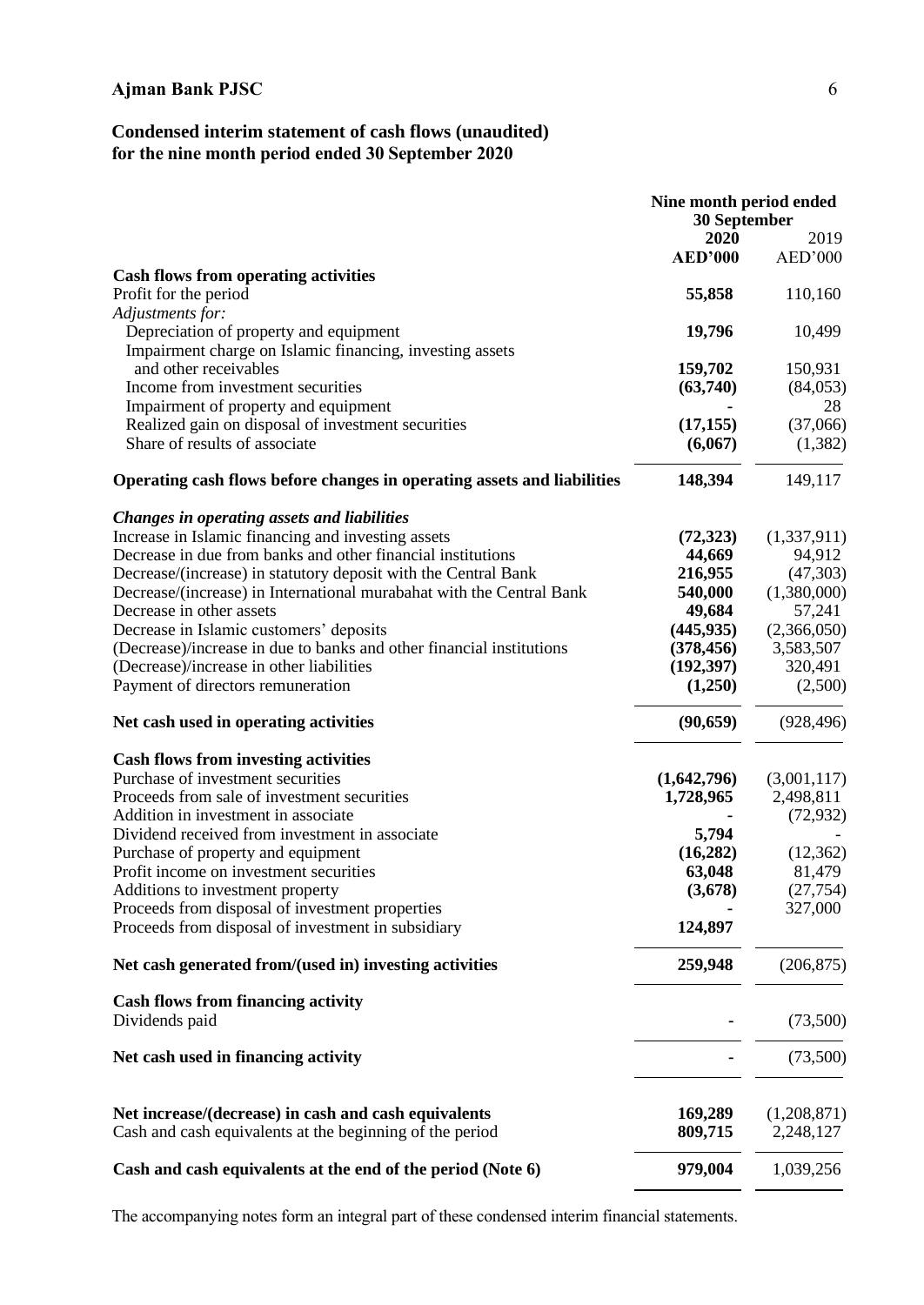#### **Notes to the condensed interim financial statements for the nine months period ended 30 September 2020**

#### **1. Legal status and activities**

Ajman Bank PJSC (the "Bank") was incorporated as a Public Joint Stock Company. The registered address of the Bank is P.O. Box 7770, Ajman, United Arab Emirates ("UAE"). The Bank was legally incorporated on 17 April 2008 and was registered with the Securities and Commodities Authority ("SCA") on 12 September 2008 and obtained a license from the Central Bank of the UAE to operate as a Head Office on 14 September 2008. On 1 December 2008, the Bank obtained a branch banking license from UAE Central Bank and commenced its operations on 22 December 2008.

In addition to its Head office in Ajman, the Bank operates through nine branches and two pay offices in the UAE. The financial statements combine the activities of the Bank's head office and its branches.

The principal activities of the Bank are to undertake banking, financing and investing activities through various Islamic financing and investment products such as Murabaha, Mudarba, Musharika, Wakala, Sukuk and Ijarah. The activities of the Bank are conducted in accordance with the Islamic Sharia'a principles and within the provisions of its Memorandum and Articles of Association. The detail of the Bank disposal of subsidiary is included in Note 23 to the condensed interim financial statement.

#### **2. Application of new and revised International Financial Reporting Standards ("IFRS")**

#### *2.1 New and revised IFRS applied with no material effect on the condensed interim financial statements*

The following new and revised IFRS, which became effective for annual periods beginning on or after 1 January 2020, have been adopted in these financial statements. The application of these revised IFRS has not had any material impact on the amounts reported for the current and prior years but may affect the accounting for future transactions or arrangements.

- Amendment to IFRS 3 *Business Combinations* relating to definition of a business.
- Amendments to IAS 1 *Presentation of Financial Statements* and IAS 8 *Accounting Policies, Changes in Accounting Estimates and Errors* relating to definition of material.
- Amendments to IFRS 9 *Financial Instruments*, IAS 39 *Financial Instruments: Recognition and Measurement* and IFRS 7 *Financial Instruments: Disclosures* relating to interest rate benchmark reforms.
- Amendments to conceptual framework

venture

#### *2.2 New and revised IFRSs in issue but not yet effective*

The Bank has not early adopted the following new and revised standards that have been issued but are not yet effective. The management is in the process of assessing the impact of the new requirements.

| <b>New and revised IFRS</b>                                                                                                                                                                                                                            | <b>Effective for</b><br>annual periods<br>beginning on or after          |
|--------------------------------------------------------------------------------------------------------------------------------------------------------------------------------------------------------------------------------------------------------|--------------------------------------------------------------------------|
| Amendments to IAS 1 Presentation of Financial Statements regarding the<br>definition of material.                                                                                                                                                      | 1 January 2022                                                           |
| <b>IFRS 17 Insurance Contract</b>                                                                                                                                                                                                                      | 1 January 2023                                                           |
| Amendments to IFRS 10 <i>Consolidated Financial Statements</i> and IAS 28<br><i>Investments in Associates and Joint Ventures (2011)</i> relating to the treatment<br>of the sale or contribution of assets from and investor to its associate or joint | Effective date deferred<br>indefinitely. Adoption is<br>still permitted. |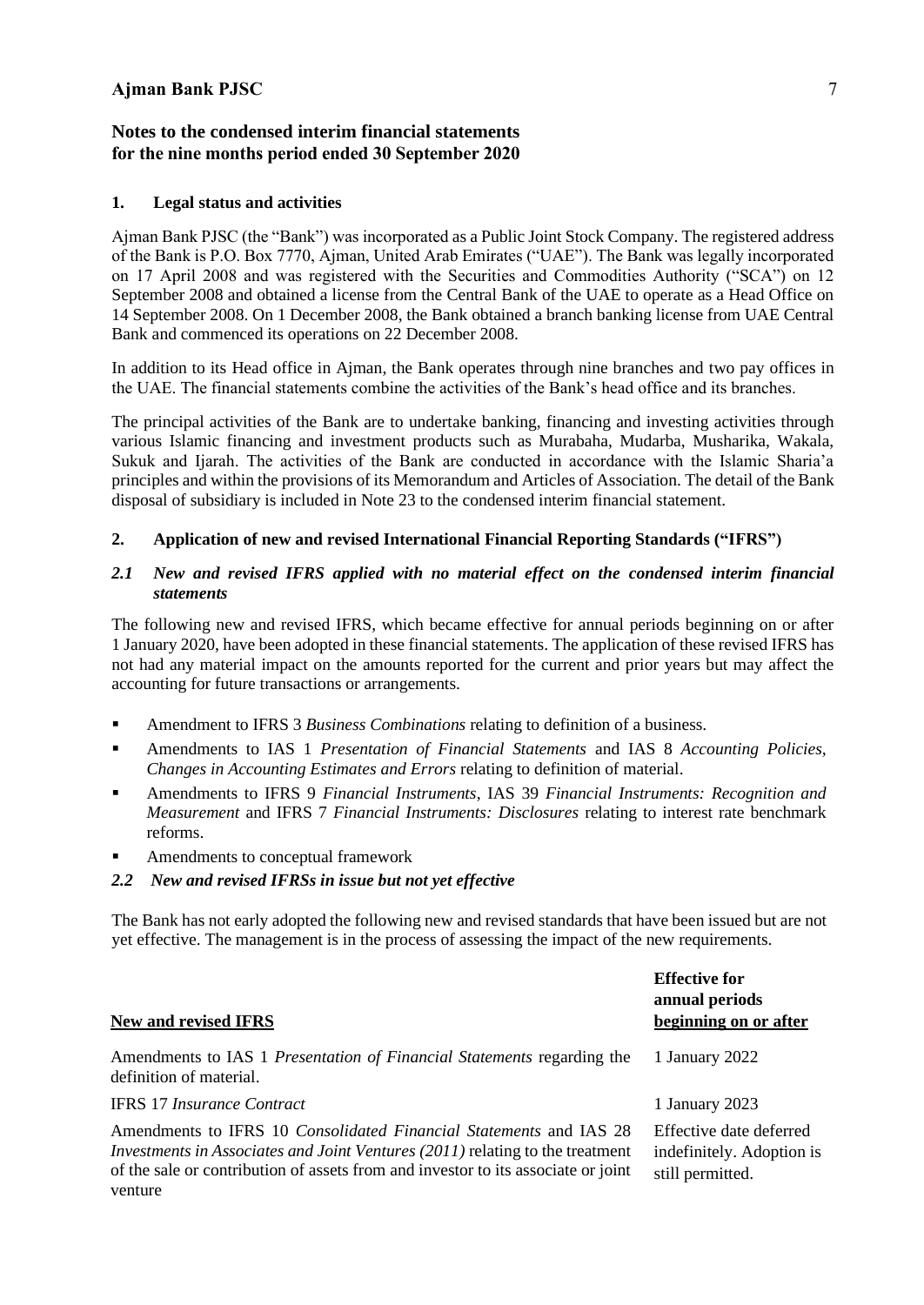### **Notes to the condensed interim financial statements for the nine months period ended 30 September 2020 (continued)**

#### **2. Application of new and revised International Financial Reporting Standards ("IFRS") (continued)**

### *2.2 New and revised IFRS in issue but not yet effective (continued)*

Management anticipates that these new standards, interpretations and amendments will be adopted in the Bank's financial statements for the period of initial application and adoption of these new standards, interpretations and amendments may have no material impact on the financial statements of the Bank in the period of initial application.

#### **IBOR Transition**

Effective from 1 January 2020, the Bank has implemented amendments to IFRS 9 Financial Instruments and IFRS 7 Financial Instruments Disclosures relating to interest rate benchmark reforms. The amendments (referred as Phase I of IBOR transactions project) addresses the hedge accounting requirements arising before Inter Bank Offer Rate ("IBOR") and proposed a hedging relief for such pre replacement hedges. Currently, the Bank does not need to take any hedging relief under the amendments such as relief on forward looking analysis during the period of uncertainty beyond the year 2021 as the Bank does not hold any cash flow or fair value hedge instruments.

Phase 2 of the project relates to the replacement of benchmark rates with alternative risk-free rates. The impact of rate replacement on the Bank's product and services remain a key area of focus and accordingly the management and various stakeholders would assess and support the impact of the transition if it holds any hedge instruments in the near future.

#### **3. Summary of significant accounting policies**

As required by the Securities and Commodities Authority of the U.A.E. ("SCA") Notification No. 2624/2008 dated 12 October 2008, certain required accounting policies have been disclosed in the condensed consolidated interim financial statements.

### *3.1 Basis of preparation*

The condensed interim financial statements of the Bank are prepared under the historical cost basis except for certain financial instruments and investment properties, which are measured at fair value. Historical cost is generally based on the fair value of the consideration given in exchange for assets.

These condensed interim financial statements are prepared in accordance with International Accounting Standard 34: *Interim Financial Reporting* ("IAS 34"), issued by the International Accounting Standard Board (IASB) and also comply with the applicable requirements of the laws in the U.A.E.

The accounting policies used in the preparation of these condensed interim financial statements are consistent with those used in the audited annual consolidated financial statements for the year ended 31 December 2019.

These condensed interim financial statements do not include all the information and disclosure required in full financial statements and should be read in conjunction with the Bank's consolidated financial statements for the year ended 31 December 2019. In addition, results for the period from 1 January 2020 to 30 September 2020 are not necessarily indicative of the results that may be expected for the financial year ending 31 December 2020.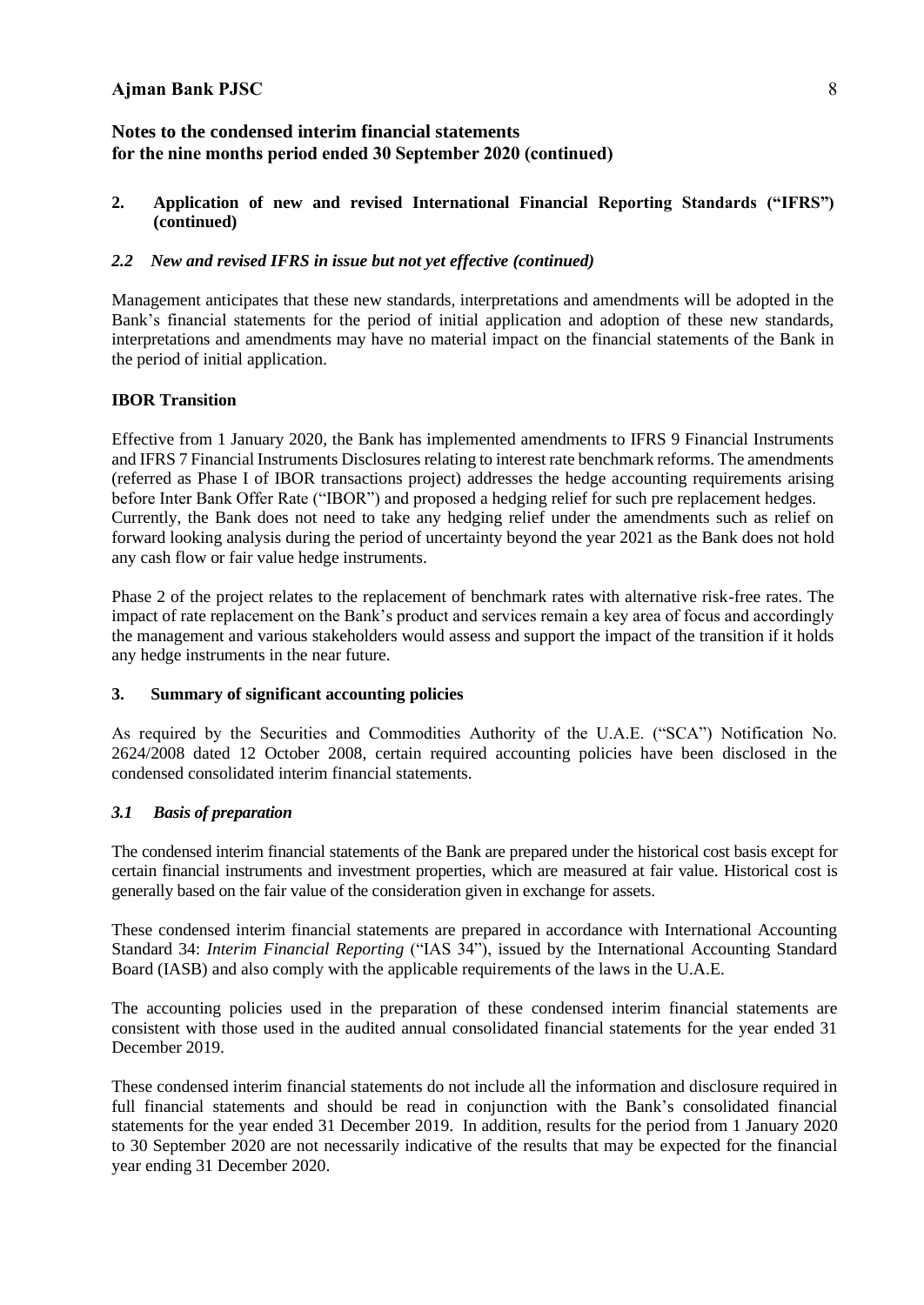### **Notes to the condensed interim financial statements for the nine months period ended 30 September 2020 (continued)**

### **3. Summary of significant accounting policies (continued)**

#### *3.2 Financial risk management*

The Bank's financial risk management objectives and policies are consistent with those disclosed in the consolidated financial statements for the year ended 31 December 2019.

### *3.3 Seasonality of results*

No income of a seasonal nature was recorded in the condensed consolidated interim statement of profit or loss for the nine month period ended 30 September 2020 and 30 September 2019.

#### *3.4 Investment property*

Investment properties are held to earn rental income and/or capital appreciation. Investment properties includes cost of initial purchase, developments transferred from property under development, subsequent cost of development, and fair value adjustments. Investment properties are reported at valuation based on fair value at the end of the reporting period. The fair value is the price that would be received to sell an asset or paid to transfer a liability in an orderly transaction between market participants at the measurement date, regardless of whether that price is directly observable or estimated using another valuation technique. The fair value is determined on a periodic basis by independent professional valuers. Fair value adjustments on investment properties are included in the income statement in the period in which these gains or losses arise.

All other repairs and maintenance costs are charged to the income statement during the financial period in which they are incurred. The fair value of investment properties are based on the nature, location and condition of the specific asset.

#### **4. Critical accounting judgments and key sources of estimation of uncertainty**

The preparation of condensed interim financial statements requires management to make judgments, estimates and assumptions that affect the application of accounting policies and the reported amounts of assets and liabilities, income and expense. Actual results may differ from these estimates.

In preparing these condensed interim financial statements, the significant judgments made by management in applying the Bank's accounting policies and the key sources of estimation uncertainty were the same as those that applied to the consolidated financial statements for the year ended 31 December 2019 except for the estimates and judgements which were impacted by COVID-19.

### **COVID-19 Impact on measurement of ECL**

The Covid-19 pandemic has had a far-reaching impact on the UAE economy, but slowly the economy is getting back on track post ease of lockdown. For interim period the government and CBUAE has implemented a number of measures to assist the business and minimize the impact of the pandemic through Targeted Economic Support Scheme (TESS).

To incorporate the uncertainty, the bank has updated the IFRS-9 model using the latest macro-economic forecast along with override of post Covid-19 projection provided by World Economic Outlook (WEO). As the projection data is taken after Covid-19 shock, IFRS-9 provision model itself incorporates significant Covid-19 impact across the Bank's exposures. Further to applying this WEO override, the bank has used the overlay strategy with management consensus to assign additional ECL charge by removing the upturn scenario and increased the weight for downturn scenario. Taking into consideration broader level measures and guidelines provided by Central Bank of UAE under the Targeted Economic Support Scheme (TESS). The Bank has done the grouping of the customer based on significant increase in credit risk (SICR). The Bank has also considered guidelines issued by the International Accounting Standards Board (IASB) on 27 March 2020 and Basel Committee issued on 4 April 2020 on determination of expected credit losses.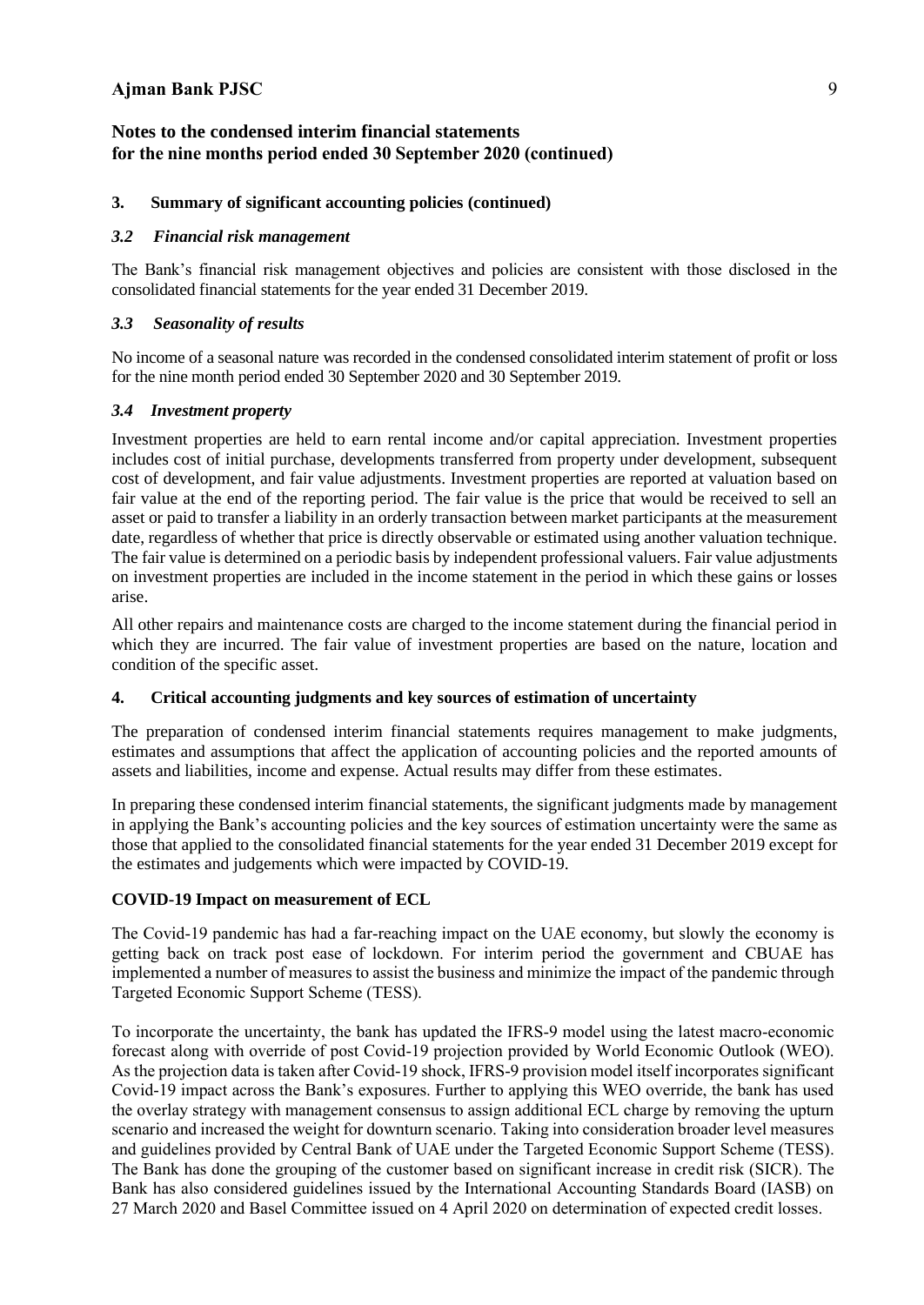### **Notes to the condensed interim financial statements for the nine months period ended 30 September 2020 (continued)**

#### **4. Critical accounting judgments and key sources of estimation of uncertainty (continued)**

#### **COVID-19 Impact on measurement of ECL (continued)**

As advised by CBUAE under TESS guidelines, customer grouping is done looking at the customer profile. Customers who have availed TESS and is facing short term liquidity issues without SICR is retained in group 1, while the customer's with SICR is moved to group 2. Under IFRS 9, Islamic financing and investing assets are required to be moved from Stage 1 to Stage 2 if they have been the subject of a significant increase in credit risk (SICR) since origination.

#### **Reasonableness of Forward Looking Information and probability weights**

Despite several challenges associated with doing IFRS-9 provision estimate by incorporating the overall impact of Covid-19. Bank has refreshed the IFRS-9 provision model using the latest macro-economic forecast along with additional shock of macro-economic outlook provided WEO. All the macro-economic variable used within the model has been shocked and applied to incorporate the effect of Covid-19 and bring the forecast in line with recent forecast published by well-known institutions.

The Bank has used the workout LGD model which is purely based on Bank specific data based on its own curing, restructuring, recovery and collateral backing. In addition to incorporation of Covid-19 shock within the IFRS-9 model, the Bank has created additional overlay for corporate and retail portfolio using below set of mechanism.

For corporate portfolio the Bank has done the grouping of the customers who have availed TESS and simultaneously changed the scenario probability weights, to create additional overlay. For the retail portfolio a level of segmentation has been done where in UAE local exposure has been kept out of the grouping consideration (given the financial stability assurance provided to them)

Additional overlay for Corporate & SME portfolio is estimated as follows:

- Group 1: Customers who have availed TESS, and are facing short term liquidity issues without significant increase in credit risk. 12-month ECL is estimated for these customers keeping them in Stage 1
- Group 2: Customers who have availed TESS, and are facing significant increase in credit risk (SICR). Life time ECL is estimated for these customers after classifying them in Stage 2.
- Scenario probability weights are changed from existing (Baseline Scenario: 62.5%, Downturn Scenario: 18.75%, Upturn Scenario: 18.75%) to (Baseline Scenario: 75%, Downturn Scenario: 25%, Upturn Scenario: 0%). Upturn Scenario is taken out of consideration till the time uncertainty persists.

Additional overlay for Retail portfolio is estimated as follows:

•

- Bank ECL model for the retail portfolio is built on pool level data. Separate models are built for different segments of the retail portfolio (i.e. Home Finance, Auto Finance, and Personal Finance).
- Scenario probability weights are changed from existing (Baseline Scenario: 62.5%, Downturn Scenario: 18.75%, Upturn Scenario: 18.75%) to (Baseline Scenario: 75%, Downturn Scenario: 25%, Upturn Scenario: 0%). Upturn Scenario is taken out of consideration till the time uncertainty persists.
- All the retail exposure for UAE local customers who have availed TESS are not considered for grouping consideration as no significant increase in credit risk is anticipated because of financial assurance provided to them.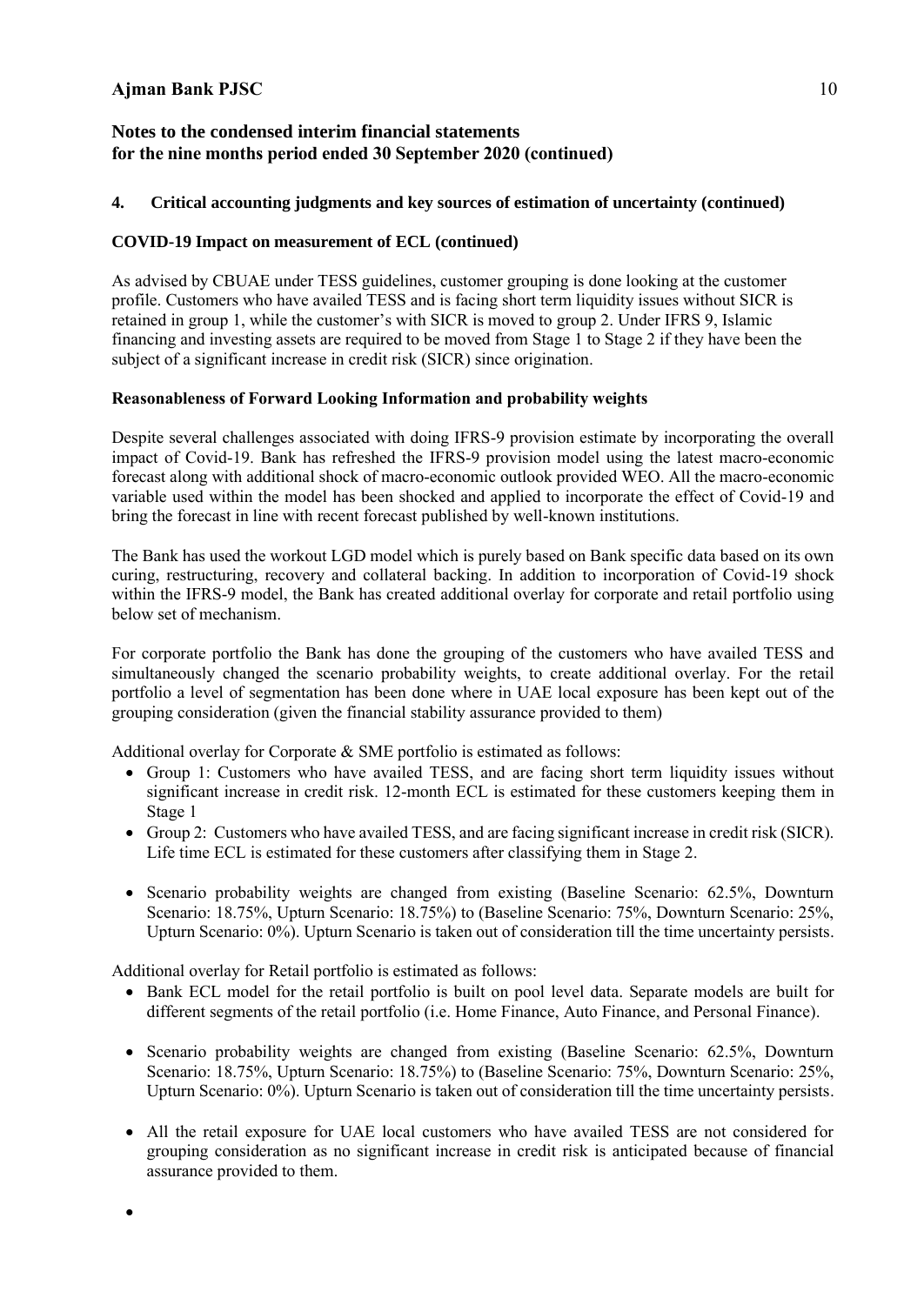### **Notes to the condensed interim financial statements for the nine months period ended 30 September 2020 (continued)**

#### **4. Critical accounting judgments and key sources of estimation of uncertainty (continued)**

#### **COVID-19 Impact on measurement of ECL (continued)**

#### **Reasonableness of Forward Looking Information and probability weights (continued)**

- By doing broader level assessment for all the expatriate's retail exposure who have availed TESS. Secured exposures which are backed by collateral (i.e. Home Finance, Auto Finance) looked more resilient than unsecured exposure (Personal Finance).
- Looking at overall TESS availed retail expatriates portfolio, 5% of the secured exposures will notice significant increase in credit risk and will move to Group 2 (i.e. Stage 2) whereas 15% of unsecured exposures in this segment will move to Group 2.

The treasury segment of the portfolio comprises mostly of sukuk, and is classified as FVTOCI. Considering much higher level of due diligence for listed securities, any risk associated with the securities immediately gets reflected in the price. The bank has kept the scenario weights intact for this segment of portfolio.

The Credit Department of the Bank will progressively keep on collecting all the information related to status of each customer who has applied for relief in the form of deferral during the current period. As soon as enough information is available to ascertain significant increase in credit risk, the department will classify those customers into Group 2. The same will be presented to the Credit committee for approval on the assignment of the customer to the appropriate stage.

#### **Analysis of clients benefitting from payment deferrals**

The table below contains analysis of the deferred amount and outstanding balances of customers benefitting from deferrals.

|                                  | Corporate<br>banking<br><b>AED'000</b> | <b>Consumer</b><br>banking<br><b>AED'000</b> | <b>Total</b><br><b>AED'000</b> |
|----------------------------------|----------------------------------------|----------------------------------------------|--------------------------------|
| At 30 September 2020 (unaudited) |                                        |                                              |                                |
| <b>Deferral Amount</b>           |                                        |                                              |                                |
| Islamic Financing                | 411,944                                | 137,513                                      | 549,457                        |
|                                  | 411,944                                | 137,513                                      | 549,457                        |
| <b>Exposures</b>                 |                                        |                                              |                                |
| <b>Islamic Financing</b>         | 3,098,839                              | 2,415,114                                    | 5,513,953                      |
|                                  | 3,098,839                              | 2,415,114                                    | 5,513,953                      |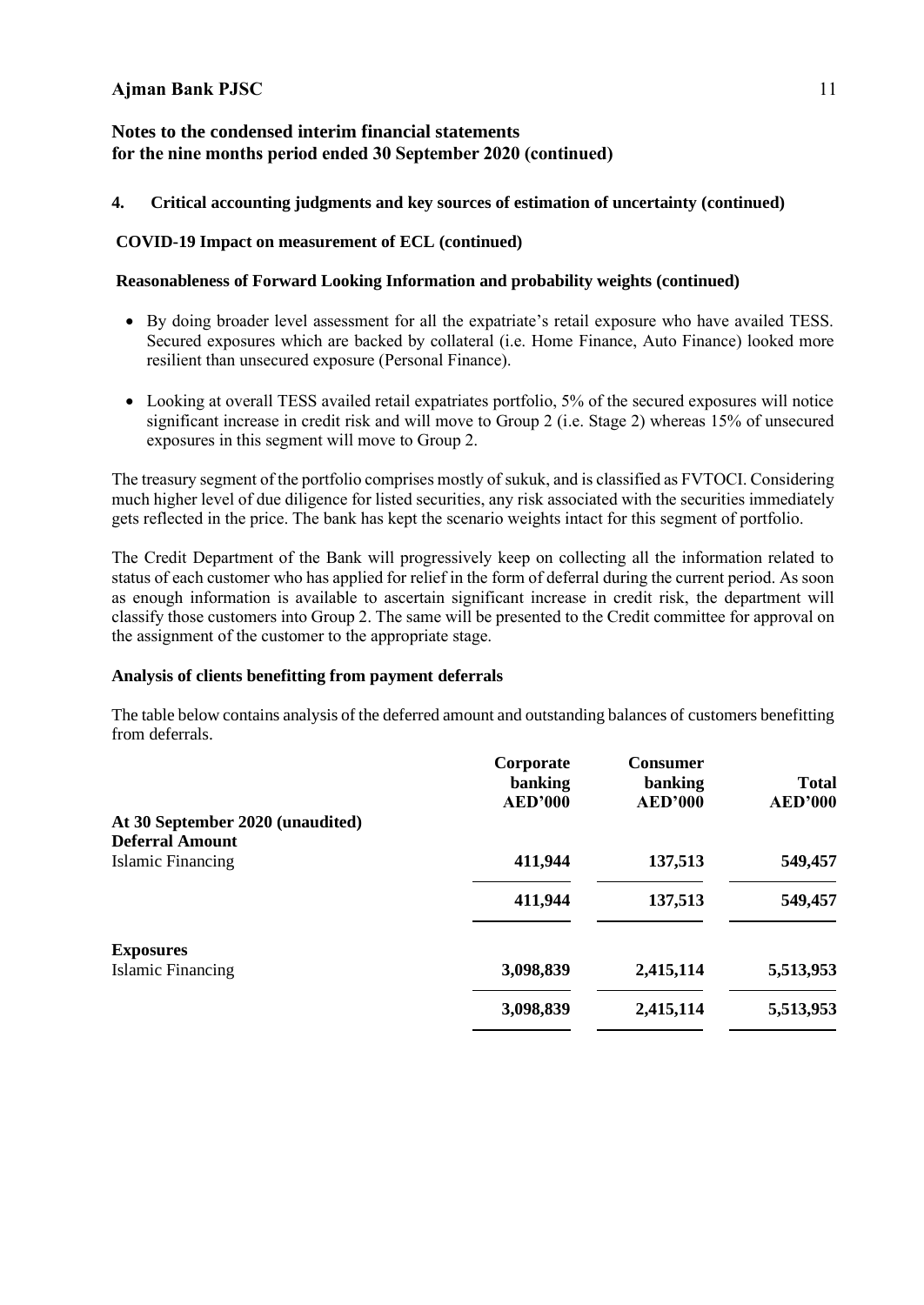### **Notes to the condensed interim financial statements for the nine months period ended 30 September 2020 (continued)**

### **4. Critical accounting judgments and key sources of estimation of uncertainty (continued)**

#### **COVID-19 Impact on measurement of ECL (continued)**

### **The total changes in Exposure at Default (EAD) since December 2019**

Below is an analysis of total changes in EAD since 31 December 2019 on customers benefitting from payment deferrals:

| <b>AED'000</b> |
|----------------|
| 5,383,117      |
| 333,532        |
| (202, 696)     |
| 5,513,953      |
|                |

#### **Stage migrations estimated as EAD by portfolio since December 2019**

Below is an analysis of stage migrations since 31 December 2019 on customers benefitting from payment deferrals:

| <b>Corporate Banking</b>                                                                                      |           |
|---------------------------------------------------------------------------------------------------------------|-----------|
| EAD as at 1 January 2020<br>1,904,710<br>1,014,739<br>1,114                                                   | 2,920,563 |
| Transferred from 12-month ECL<br>(296, 804)<br>277,204<br>19,600<br>Transferred from Lifetime ECL not credit- |           |
| impaired<br>16,681<br>(33, 439)<br>16,758<br>Transferred from Lifetime ECL credit-                            |           |
| impaired<br>(1, 114)<br>1,114                                                                                 |           |
| 107,417<br>(14, 806)<br>189<br>Change in exposure                                                             | 92,800    |
| Originated during the period<br>85,476                                                                        | 85,476    |
| Derecognised during the period                                                                                |           |
| EAD as at 30 September 2020<br>1,817,480<br>1,244,812<br>36,547                                               | 3,098,839 |
| <b>Consumer Banking</b>                                                                                       |           |
| EAD as at 1 January 2020<br>2,300,451<br>141,290<br>20,813                                                    | 2,462,554 |
| Transferred from 12-month ECL<br>(97, 644)<br>71,546<br>26,098<br>Transferred from Lifetime ECL not credit-   |           |
| impaired<br>37,502<br>(61, 868)<br>24,366                                                                     |           |
| Transferred from Lifetime ECL credit-<br>impaired                                                             |           |
| (19,170)<br>(4,985)<br>Change in exposure<br>(22, 545)                                                        | (46,700)  |
| 281<br>Originated during the period<br>38,674<br>229                                                          | 39,184    |
| Derecognised during the period<br>(33, 234)<br>(6,690)                                                        | (39, 924) |
| EAD as at 30 September 2020<br>125,337<br>2,223,204<br>66,573                                                 | 2,415,114 |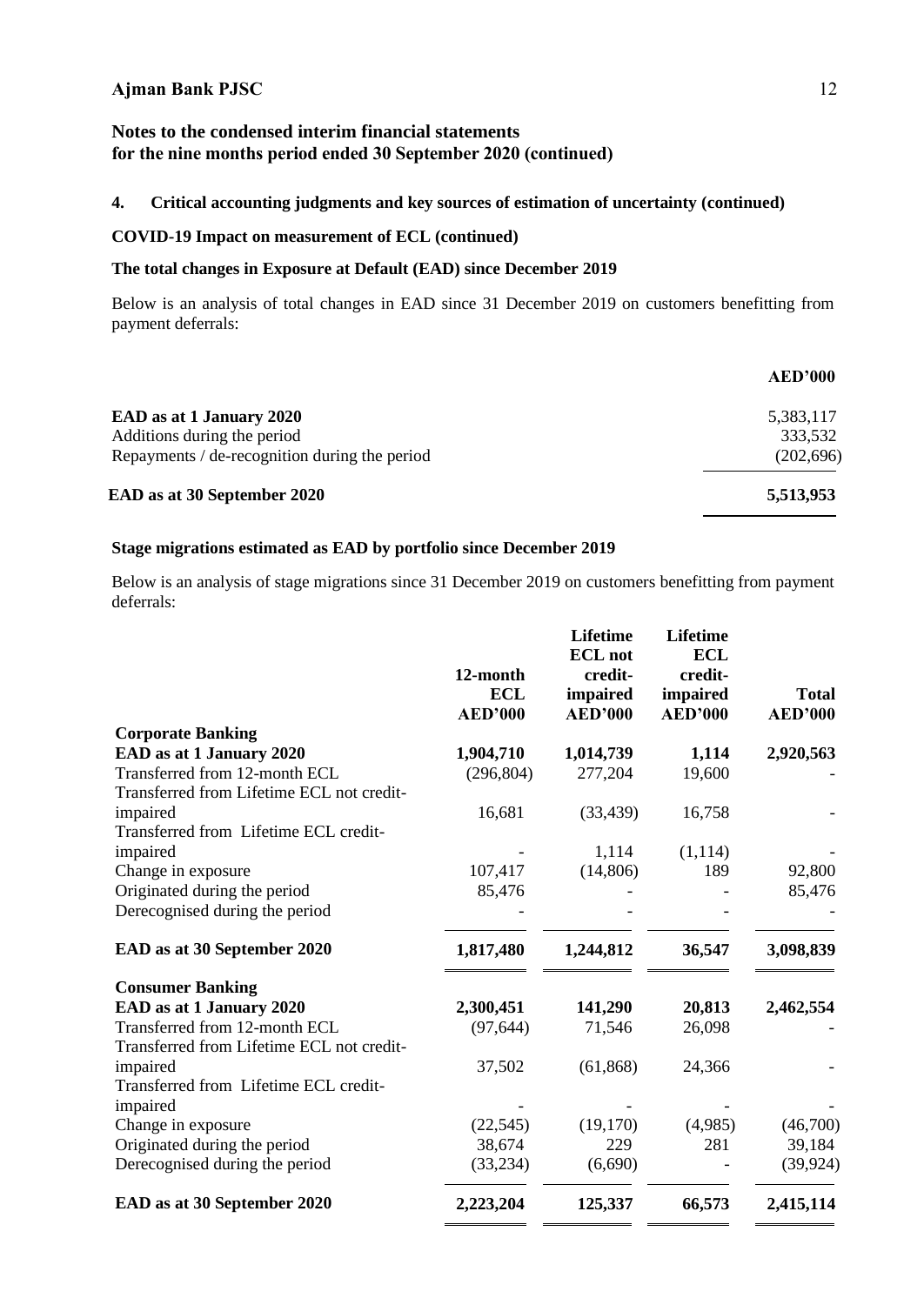### **Notes to the condensed interim financial statements for the nine months period ended 30 September 2020 (continued)**

## **4. Critical accounting judgments and key sources of estimation of uncertainty (Continued)**

#### **COVID-19 Impact on measurement of ECL (continued)**

Below is an analysis of change in ECL since 31 December 2019 on corporate customers benefitting from payment deferrals.

|                                           | <b>AED'000</b> |
|-------------------------------------------|----------------|
| <b>ECL</b> allowance as at 1 January 2020 | 28,625         |
| $01 -$ Manufacturing                      | (176)          |
| 02 - Construction and real estate         | (3,380)        |
| $03 - Education$                          | (57)           |
| $04 - Trading$                            | 1,701          |
| $05 -$ Hospitals                          | (4,388)        |
| $06 - Transportation$                     | (865)          |
| $07 - Others$                             | 815            |
| ECL allowance as at 30 September 2020     | 22,275         |

During 2020, the Bank has initiated a program of payment relief for its impacted customers by deferring profit/principal due for a period of one month to nine months. These payment reliefs are considered as short-term liquidity to address customer cash flow issues. The relief offered to customers may indicate a SICR. However, the Bank believes that the extension of these payment reliefs do not automatically trigger a SICR and a stage migration for the purposes of calculating ECL, as these are being made available to assist borrowers affected by the Covid-19 outbreak to resume regular payments.

The accounting impact of the onetime extension of credit facilities due to Covid-19 has been assessed and has been treated as per the requirements of IFRS 9 for modification of terms of arrangement.

#### **5. Classification of financial assets and liabilities**

The tables below sets out the Bank's classification of each class of financial assets and liabilities:

|                                                 | At fair<br>value<br><b>AED'000</b> | Amortised<br>cost<br><b>AED'000</b> | <b>Total</b><br><b>AED'000</b> |
|-------------------------------------------------|------------------------------------|-------------------------------------|--------------------------------|
| At 30 September 2020 (unaudited)                |                                    |                                     |                                |
| <b>Financial assets</b>                         |                                    |                                     |                                |
| Cash and balances with the Central Bank         |                                    | 2,172,103                           | 2,172,103                      |
| Due from banks and other financial institutions |                                    | 399,724                             | 399,724                        |
| Islamic financing and investing assets, net     |                                    | 17,230,863                          | 17,230,863                     |
| Islamic investment securities at FVTOCI         | 1,896,276                          |                                     | 1,896,276                      |
| Other Islamic assets                            | 775                                | 137,004                             | 137,779                        |
| <b>Total</b>                                    | 1,897,051                          | 19,939,694                          | 21,836,745                     |
|                                                 |                                    |                                     |                                |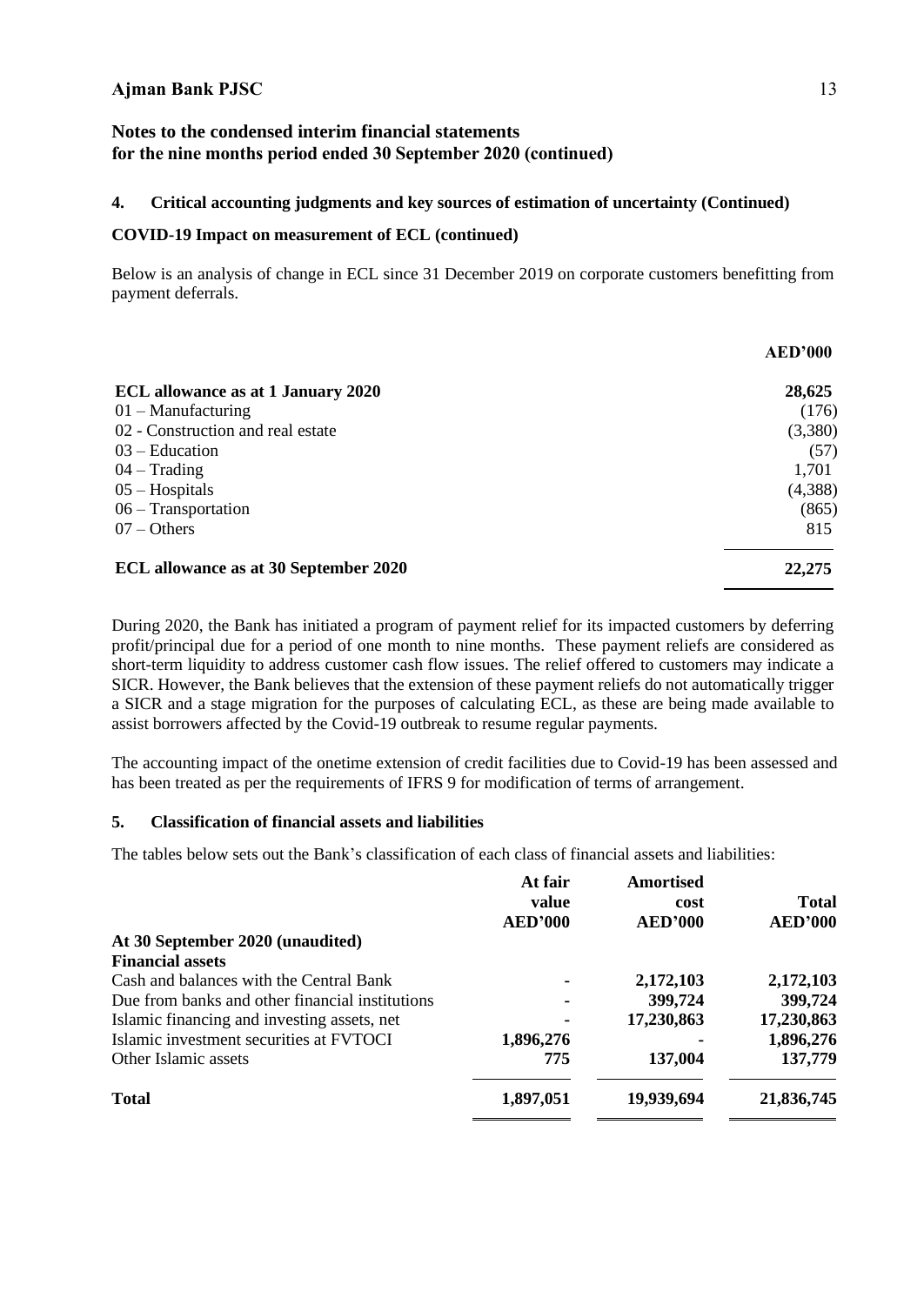## **Notes to the condensed interim financial statements for the nine months period ended 30 September 2020 (continued)**

## **5. Classification of financial assets and liabilities (continued)**

| <b>Amortised</b><br>cost | <b>Total</b><br><b>AED'000</b>                                    |
|--------------------------|-------------------------------------------------------------------|
|                          |                                                                   |
|                          |                                                                   |
|                          | 14,476,825                                                        |
|                          | 5,355,022                                                         |
|                          | 180,203                                                           |
| 20,012,050               | 20,012,050                                                        |
|                          |                                                                   |
|                          |                                                                   |
|                          | 2,546,097                                                         |
| 658,044                  | 658,044                                                           |
| 17,110,570               | 17,110,570                                                        |
|                          | 2,018,901                                                         |
| 134,569                  | 137,719                                                           |
| 20,449,280               | 22,471,331                                                        |
|                          |                                                                   |
| 14,922,760               | 14,922,760                                                        |
| 5,733,478                | 5,733,478                                                         |
| 328,610                  | 328,610                                                           |
| 20,984,848               | 20,984,848                                                        |
|                          | <b>AED'000</b><br>14,476,825<br>5,355,022<br>180,203<br>2,546,097 |

## **6. Cash and balances with the Central Bank**

|                                               | 30 September   | 31 December |
|-----------------------------------------------|----------------|-------------|
|                                               | 2020           | 2019        |
|                                               | <b>AED'000</b> | AED'000     |
|                                               | (unaudited)    | (audited)   |
| Cash on hand                                  | 84,771         | 89,928      |
| Balances with the Central Bank:               |                |             |
| Current accounts                              | 92,193         | 4,075       |
| Reserve requirements with the Central Bank    | 415,139        | 632,094     |
| International murabahat with the Central Bank | 1,580,000      | 1,820,000   |
| <b>Total</b>                                  | 2,172,103      | 2,546,097   |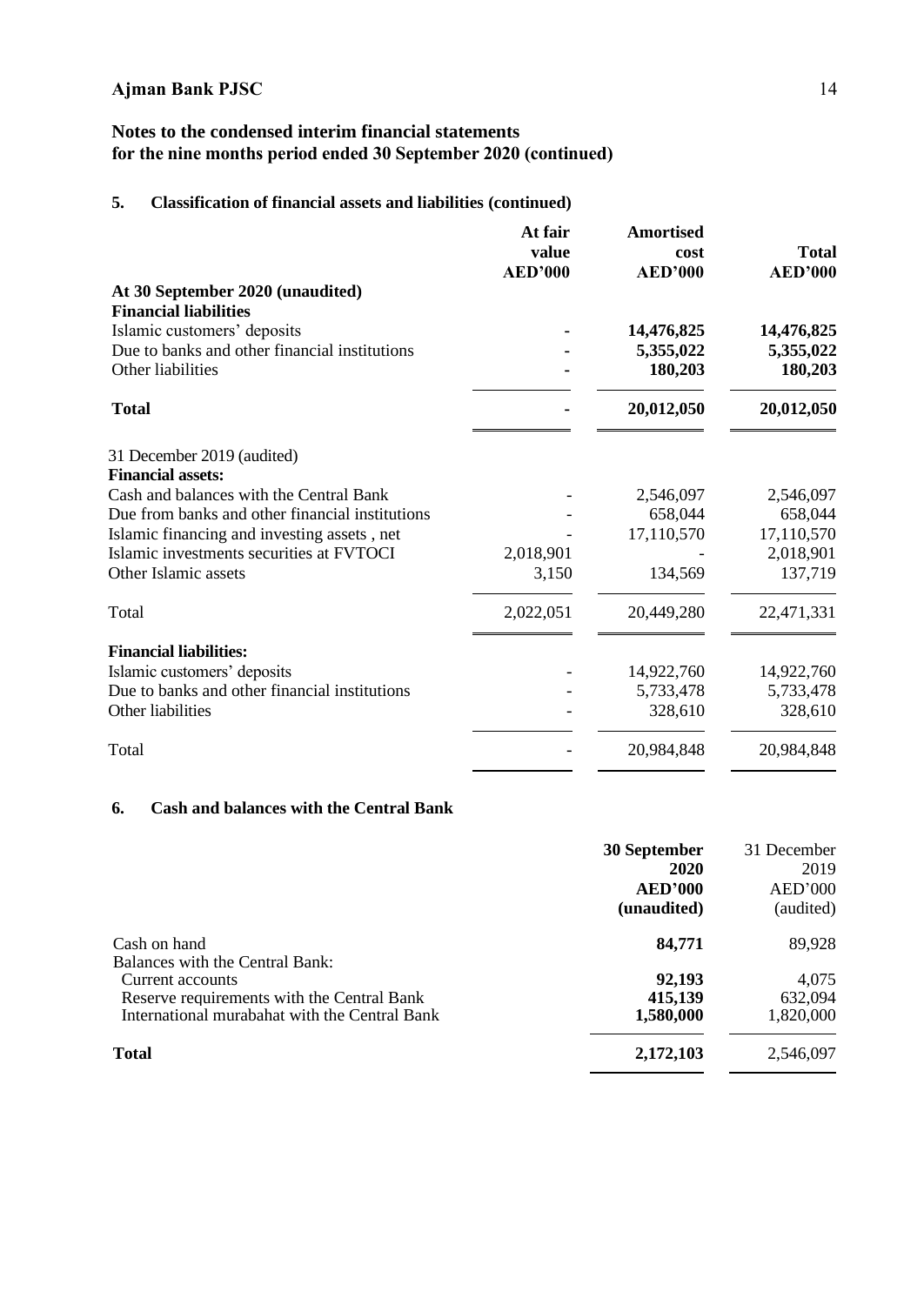### **Notes to the condensed interim financial statements for the nine months period ended 30 September 2020 (continued)**

### **6. Cash and balances with the Central Bank (continued)**

Cash and cash equivalents included in the condensed interim statement of cash flows are as follows:

| 30 September   | 30 September |
|----------------|--------------|
| 2020           | 2019         |
| <b>AED'000</b> | AED'000      |
| (unaudited)    | (unaudited)  |
| 2,172,103      | 2,797,288    |
| 62,040         | 278,503      |
| 2,234,143      | 3,075,791    |
| (415, 139)     | (656, 535)   |
| (840,000)      | (1,380,000)  |
| 979,004        | 1,039,256    |
|                |              |

The statutory reserve with the Central Bank is not available to finance the day-to-day operations of the Bank. However, as per notice 4310/2008, the Central Bank has allowed banks to utilize up to 100% of their AED and US\$ reserve requirement limit.

### **7. Islamic financing and investing assets, net**

|                                                     | 30 September   | 31 December |
|-----------------------------------------------------|----------------|-------------|
|                                                     | 2020           | 2019        |
|                                                     | <b>AED'000</b> | AED'000     |
|                                                     | (unaudited)    | (audited)   |
| <b>Islamic financing assets</b>                     |                |             |
| Vehicles murabahat                                  | 73,216         | 95,548      |
| Commodities murabahat                               | 8,488,188      | 8,140,391   |
| <b>Total murabahat</b>                              | 8,561,404      | 8,235,939   |
| Ijarahs                                             | 9,885,579      | 9,570,549   |
| Istisna'a                                           | 2,841          | 25,178      |
| Islamic credit cards                                | 23,390         | 27,489      |
|                                                     | 18,473,214     | 17,859,155  |
| Deferred income                                     | (1,092,074)    | (879, 669)  |
| <b>Total Islamic financing assets</b>               | 17,381,140     | 16,979,486  |
| <b>Islamic investing Assets</b>                     |                |             |
| Mudaraba                                            | 20,646         | 133,513     |
| Wakalat                                             | 664,569        | 867,957     |
| <b>Total Islamic investing assets</b>               | 685,215        | 1,001,470   |
| <b>Total Islamic financing and investing assets</b> | 18,066,355     | 17,980,956  |
| Less: Impairment loss allowance (Note 17)           | (835, 492)     | (870, 386)  |
| Total Islamic financing and investing assets, net   | 17,230,863     | 17,110,570  |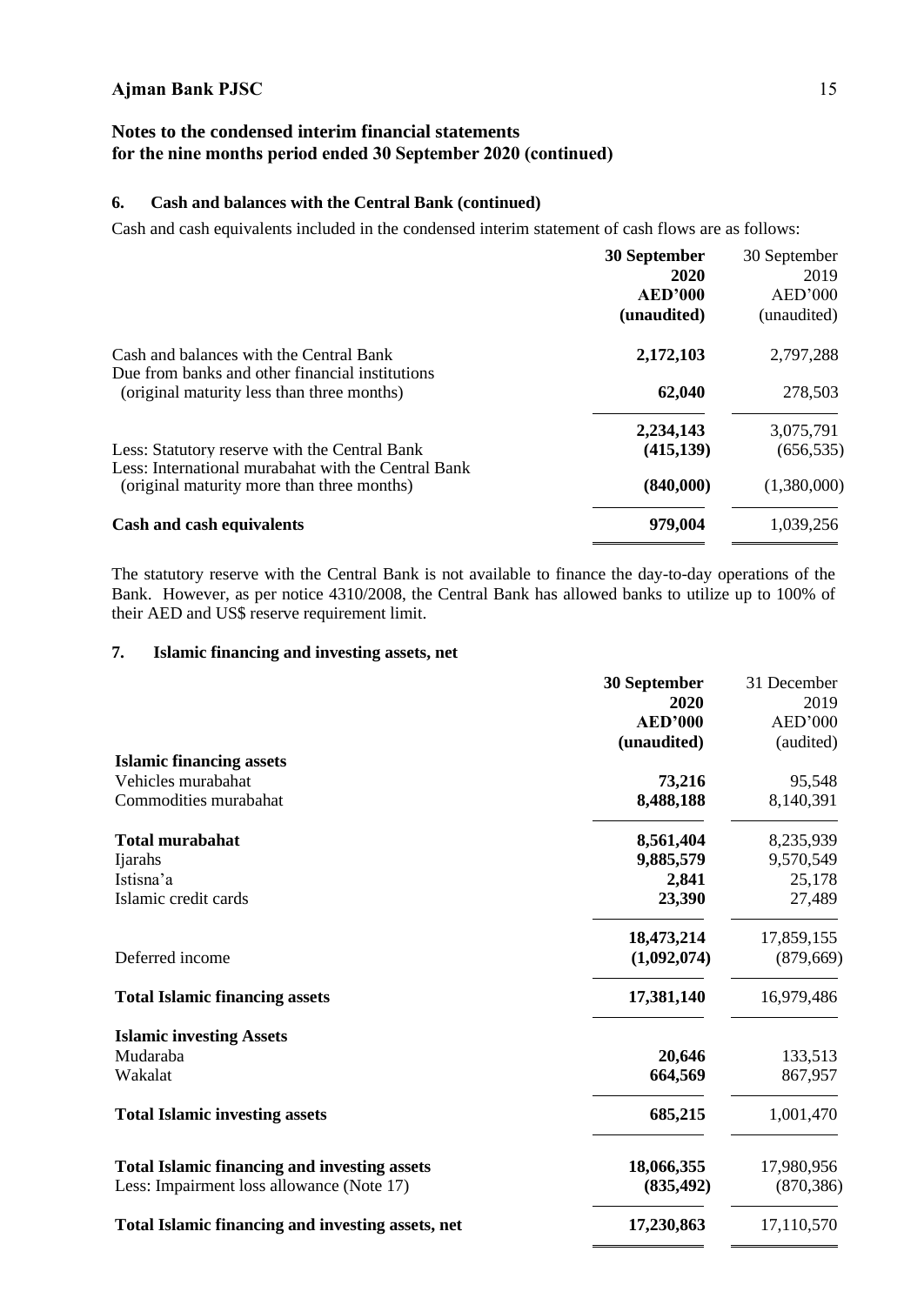### **Notes to the condensed interim financial statements for the nine months period ended 30 September 2020 (continued)**

### **8. Islamic investment securities at FVTOCI**

|                                | 30 September   | 31 December |
|--------------------------------|----------------|-------------|
|                                | 2020           | 2019        |
|                                | <b>AED'000</b> | AED'000     |
|                                | (unaudited)    | (audited)   |
| Islamic investments securities |                |             |
| Sukuk instruments              | 1,659,621      | 1,783,110   |
| Equity instruments             | 236,655        | 235,791     |
|                                | 1,896,276      | 2,018,901   |
|                                |                |             |

#### **Fair value hierarchy**

Islamic investment securities measured at FVTOCI are set out below:

|                                         | <b>Level 1</b><br><b>AED'000</b> | Level 2<br><b>AED'000</b> | Level 3<br><b>AED'000</b> | <b>Total</b><br><b>AED'000</b> |
|-----------------------------------------|----------------------------------|---------------------------|---------------------------|--------------------------------|
| 30 September 2020 (unaudited)           |                                  |                           |                           |                                |
| <b>At FVTOCI</b>                        |                                  |                           |                           |                                |
| Sukuk instruments                       | 1,625,193                        |                           | 34,428                    | 1,659,621                      |
| Equity instruments                      | 43,020                           | $\blacksquare$            | 193,635                   | 236,655                        |
| <b>Total</b>                            | 1,668,213                        |                           | 228,063                   | 1,896,276                      |
| 31 December 2019 (audited)<br>At FVTOCI |                                  |                           |                           |                                |
| Sukuk instruments                       | 1,748,682                        |                           | 34,428                    | 1,783,110                      |
| Equity instruments                      | 70,560                           |                           | 165,231                   | 235,791                        |
| Total                                   | 1,819,242                        |                           | 199,659                   | 2,018,901                      |

There were no transfers between financial instruments classified within level 1, level 2, and level 3 of the fair value hierarchy during the current or prior period/year.

### **9. Investment in associate**

During the period, the Bank acquired 44% of the share capital in Makaseb 3 Real Estate Investment SPV Limited.

Information about the associate and the nature of the investment is shown below:

| <b>Name</b>            | <b>Nature of Business</b> | <b>Country of</b><br><b>Incorporation</b> | % Interest<br>held | <b>Measurement</b><br>method |
|------------------------|---------------------------|-------------------------------------------|--------------------|------------------------------|
| Makaseb Real Estate    | Real Estate               | United Arab                               | 48%                | Equity                       |
| Investment SPV Limited | Investments               | Emirates                                  |                    |                              |
| Makaseb 3 Real Estate  | Real Estate               | United Arab                               | 44%                | Equity                       |
| Investment SPV Limited | Investments               | Emirates                                  |                    |                              |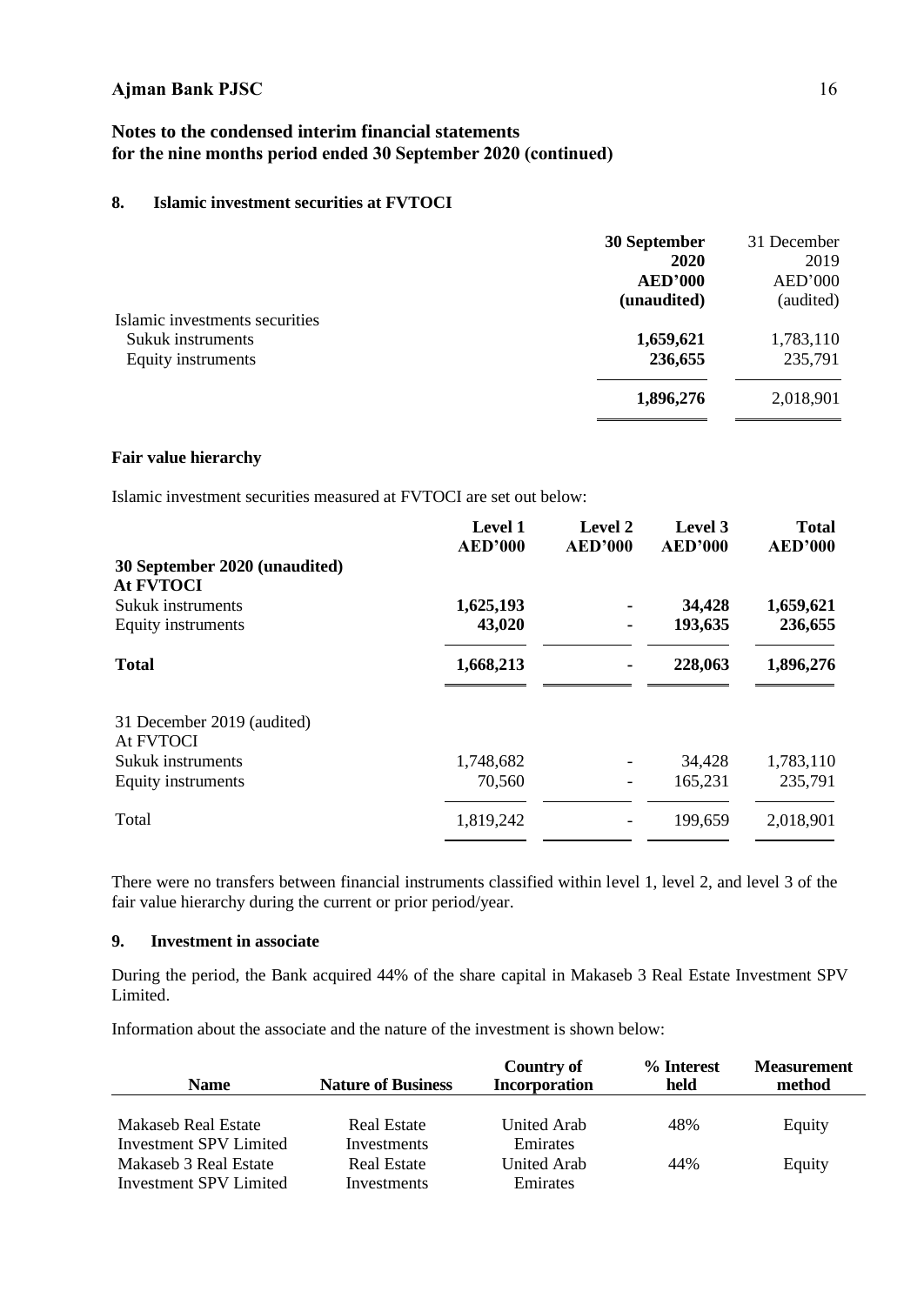### **Notes to the condensed interim financial statements for the nine months period ended 30 September 2020 (continued)**

### **9. Investment in associate (continued)**

Movement in investment in associate is as follows:

|                                               | 30 September<br>2020<br><b>AED'000</b> | 31 December<br>2019<br>AED'000 |
|-----------------------------------------------|----------------------------------------|--------------------------------|
|                                               | (unaudited)                            | (audited)                      |
| At beginning of the period/year               | 74,282                                 |                                |
| Additions during the period/year              | 98,000                                 | 73,500                         |
| Share of results during the period/year       | 6,067                                  | 2,462                          |
| Distributions received during the period/year | (5,794)                                | (1,680)                        |
| Balance at the end of the period/year         | 172,555                                | 74,282                         |

#### **10. Investment properties**

Movement in investment properties is as follows:

|                                                                    | 30 September   | 31 December |
|--------------------------------------------------------------------|----------------|-------------|
|                                                                    | 2020           | 2019        |
|                                                                    | <b>AED'000</b> | AED'000     |
|                                                                    | (unaudited)    | (audited)   |
| At beginning of the period/year                                    | 783,362        | 658,131     |
| Additions during the period/year                                   | 3,678          | 455,425     |
| Derecognised due to disposal of investment in subsidiary (Note 23) | (421, 402)     |             |
| Disposals during the period/year*                                  | ۰              | (327,000)   |
| Decrease in fair value during the period/year                      | ٠              | (3,194)     |
| Balance at the end of the period/year                              | 365,638        | 783,362     |

All of the Bank's investment properties are held under freehold interest and located in the U.A.E. The fair value of the Bank's investment properties as at 30 September 2020 is AED 366 million (31 December 2019: AED 783 million). The fair value is mainly based on unobservable market inputs (i.e. Level 3).

\*During the year ended 31 December 2019, the Bank sold investment properties for a consideration of AED 327 million to a related party.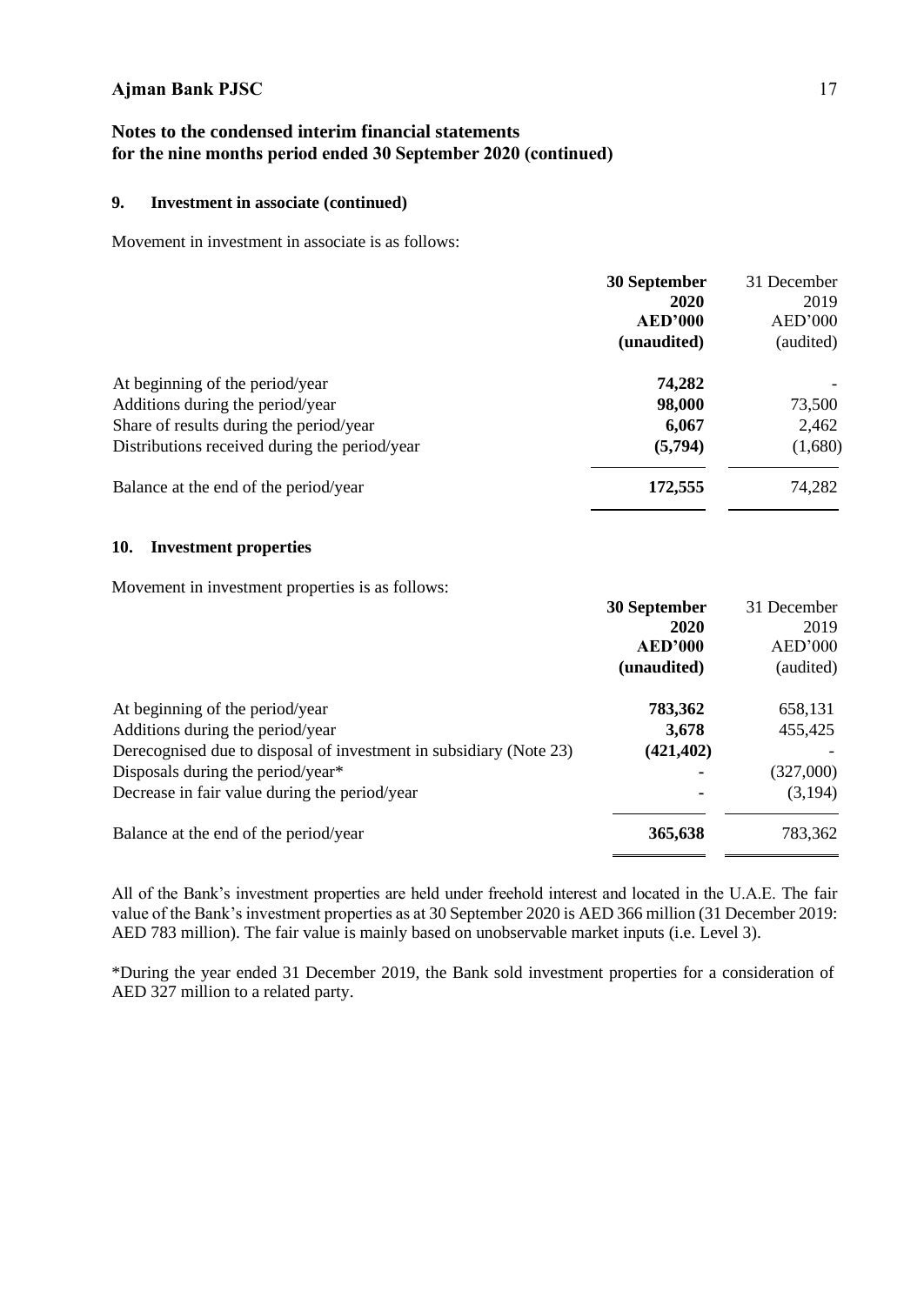## **Notes to the condensed interim financial statements for the nine months period ended 30 September 2020 (continued)**

### **11. Other Islamic assets**

|                                                            | 30 September   | 31 December |
|------------------------------------------------------------|----------------|-------------|
|                                                            | 2020           | 2019        |
|                                                            | <b>AED'000</b> | AED'000     |
|                                                            | (unaudited)    | (audited)   |
| Accrued income on Islamic financing and investing assets   | 92,518         | 92,501      |
| Acceptances (Note 13)                                      | 21,313         | 67,599      |
| Assets acquired in settlement of Islamic financing         |                |             |
| and investing assets                                       | 52,930         | 47,066      |
| Accrued income on Islamic investments securities at FVTOCI | 19,016         | 25,218      |
| Prepaid expenses                                           | 9,269          | 6,307       |
| Staff advances                                             | 11,156         | 14,382      |
| Foreign currency forward contracts                         | 775            | 3,150       |
| Other                                                      | 49,520         | 70,942      |
|                                                            | 256,497        | 327,165     |
| Less: Impairment loss allowance (Note 17)                  | (15,089)       | (28, 841)   |
|                                                            | 241,408        | 298,324     |

## **12. Islamic customers' deposits**

|                        | <b>30 September</b> | 31 December |
|------------------------|---------------------|-------------|
|                        | 2020                | 2019        |
|                        | <b>AED'000</b>      | AED'000     |
|                        | (unaudited)         | (audited)   |
| Current accounts       | 2,726,342           | 2,605,119   |
| Mudarba deposits:      |                     |             |
| Savings accounts       | 261,357             | 212,607     |
| Term deposits          | 54,341              | 64,434      |
|                        | 3,042,040           | 2,882,160   |
| Wakala deposits        | 11,271,986          | 11,859,899  |
| <b>Escrow</b> accounts | 128,668             | 143,365     |
| Margin accounts        | 34,131              | 37,336      |
|                        | 14,476,825          | 14,922,760  |
|                        |                     |             |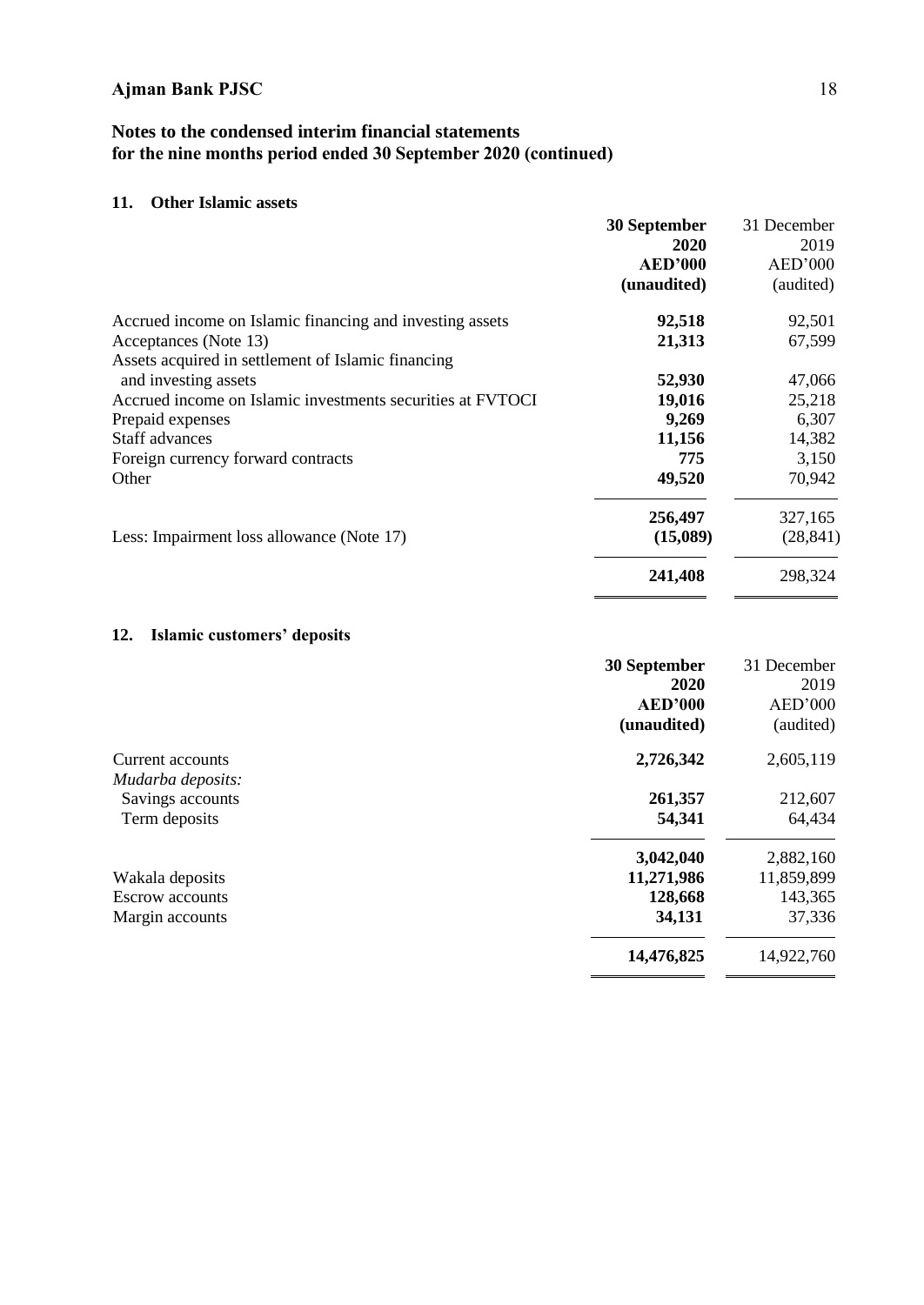### **Notes to the condensed interim financial statements for the nine months period ended 30 September 2020 (continued)**

#### **13. Other liabilities**

|                                                                       | 30 September<br>2020<br><b>AED'000</b><br>(unaudited) | 31 December<br>2019<br>AED'000<br>(audited) |
|-----------------------------------------------------------------------|-------------------------------------------------------|---------------------------------------------|
| Accrued profit on Islamic customers' deposits and placements by banks | 139,473                                               | 286,818                                     |
| Provisions for staff salaries and benefits                            | 20,507                                                | 21,113                                      |
| Managers' cheques                                                     | 25,007                                                | 27,068                                      |
| Acceptances (Note 11)                                                 | 21,313                                                | 67,599                                      |
| Lease liability                                                       | 10,684                                                | 12,312                                      |
| Impairment loss allowance (Note 17)                                   | 11,207                                                | 11,682                                      |
| Other                                                                 | 36,170                                                | 30,641                                      |
|                                                                       | 264,361                                               | 457,233                                     |
|                                                                       |                                                       |                                             |

#### **14. Share capital**

|                                                                         | 30 September   | 31 December |
|-------------------------------------------------------------------------|----------------|-------------|
|                                                                         | 2020           | 2019        |
|                                                                         | <b>AED'000</b> | AED'000     |
|                                                                         | (unaudited)    | (audited)   |
| Issued and fully paid:                                                  |                |             |
| 2,100,000,000 (31 December 2019: 2,100,000,000)<br>shares of AED 1 each | 2,100,000      | 2,100,000   |

During the period ended 30 September 2020, AED 1.25 million (31 December 2019: AED 2.5 million) was approved as Directors' remuneration by the shareholders at the annual general meeting held on the 20<sup>th</sup> April 2020.

Cash dividends at 3.5% of the share capital amounting to AED 73.5 million were approved during the year ended 31 December 2019 for the year ended 31 December 2018.

#### **15. General impairment reserve**

In accordance with the requirements of the Central Bank of the U.A.E. the excess of the credit impairment provisions calculated in accordance with CBUAE requirements over the ECL allowance calculated under Stage 1 and Stage 2 as per IFRS 9 is transferred to 'General impairment reserve' as an appropriation from retained earnings. This reserve is not available for payment of dividends.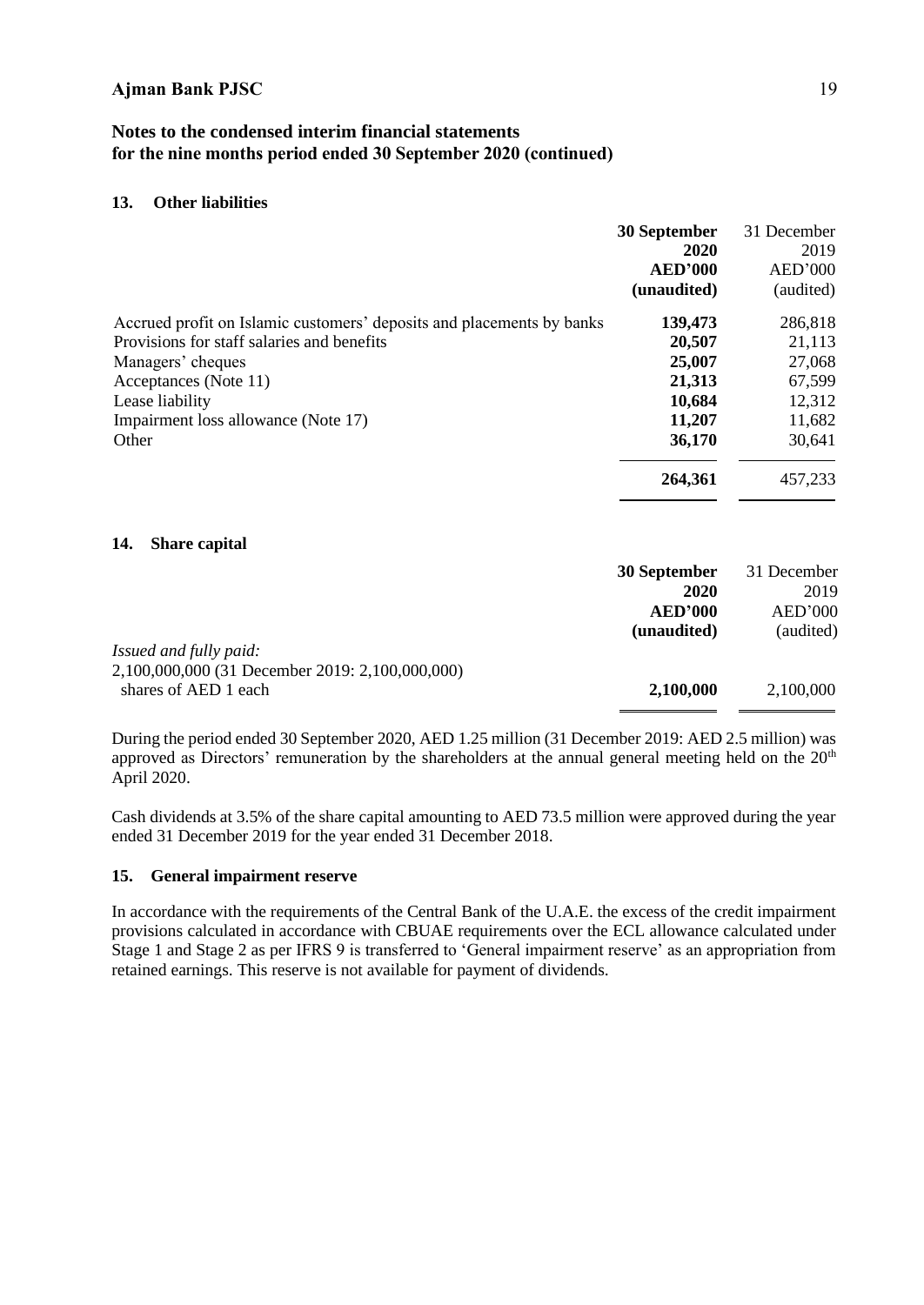### **Notes to the condensed interim financial statements for the nine months period ended 30 September 2020 (continued)**

#### **16. Income from Islamic financing and investing assets**

|                      | Three month period ended<br>30 September |             |                | Nine month period ended<br>30 September |  |
|----------------------|------------------------------------------|-------------|----------------|-----------------------------------------|--|
|                      | 2020                                     | 2019        | 2020           | 2019                                    |  |
|                      | <b>AED'000</b>                           | AED'000     | <b>AED'000</b> | AED'000                                 |  |
|                      | (unaudited)                              | (unaudited) | (unaudited)    | (unaudited)                             |  |
| Income from Ijarah   | 128,158                                  | 136,388     | 372,599        | 386,040                                 |  |
| Income from Murabaha | 76,399                                   | 113,915     | 265,384        | 314,983                                 |  |
| Income from Mudaraba | 193                                      | 2,871       | 1,248          | 17,111                                  |  |
| Income from Wakala   | 4,150                                    | (1, 567)    | 17,278         | 20,745                                  |  |
| Income from Istisna  | 17                                       | 310         | 415            | 1,283                                   |  |
|                      | 208,917                                  | 251,917     | 656,924        | 740,162                                 |  |

### **17. Impairment allowance**

17.1 Allocation of impairment allowance as of 30 September 2020 and 31 December 2019 is as follows:

|                                                 | Stage 1<br><b>AED'000</b> | Stage 2<br><b>AED'000</b> | Stage 3<br><b>AED'000</b> | <b>Total</b><br><b>AED'000</b> |
|-------------------------------------------------|---------------------------|---------------------------|---------------------------|--------------------------------|
| 30 September 2020 (unaudited)                   |                           |                           |                           |                                |
| Due from banks and other financial institutions |                           | 226                       |                           | 226                            |
| Islamic financing and investing assets          | 30,053                    | 91,547                    | 713,892                   | 835,492                        |
| Islamic investment securities at FVTOCI         | 3,960                     |                           | 50,078                    | 54,038                         |
| Other Islamic financial assets                  |                           | 1                         | 15,088                    | 15,089                         |
| Financial commitments and financial guarantees  | 3,055                     |                           | 8,152                     | 11,207                         |
| <b>Total</b>                                    | 37,068                    | 91,774                    | 787,210                   | 916,052                        |
| 31 December 2019 (audited)                      |                           |                           |                           |                                |
| Due from banks and other financial institutions | 89                        | 158                       |                           | 247                            |
| Islamic financing and investing assets          | 49,621                    | 81,158                    | 739,607                   | 870,386                        |
| Islamic investment securities at FVTOCI         | 1,529                     |                           | 50,078                    | 51,607                         |
| Other Islamic financial assets                  | 106                       | 1                         | 28,734                    | 28,841                         |
| Financial commitments and financial guarantees  | 2,235                     |                           | 9,447                     | 11,682                         |
| Total                                           | 53,580                    | 81,317                    | 827,866                   | 962,763                        |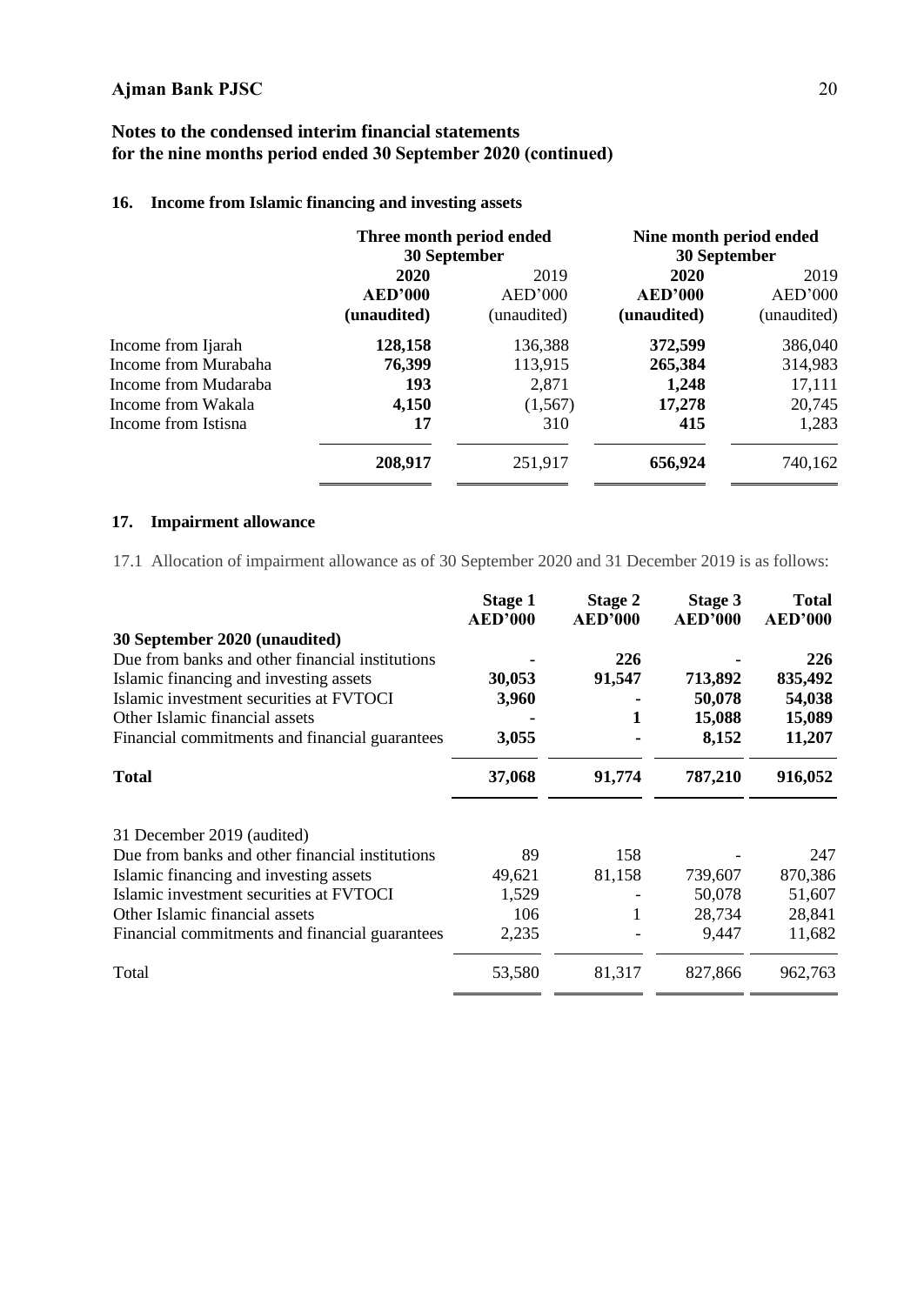### **Notes to the condensed interim financial statements for the nine months period ended 30 September 2020 (continued)**

#### **17. Impairment allowance (continued)**

17.2 The movement in impairment allowance by financial asset category during the period ended 30 September 2020 is as follows:

|                                          | Opening<br>balance<br><b>AED'000</b> | Net charge<br>during the<br>period<br><b>AED'000</b> | Write-off,<br>net of<br>recoveries<br><b>AED'000</b> | <b>Closing</b><br>balance<br><b>AED'000</b> | Net charge<br>during the<br>period ended<br>30 September<br>2019<br>AED'000 |
|------------------------------------------|--------------------------------------|------------------------------------------------------|------------------------------------------------------|---------------------------------------------|-----------------------------------------------------------------------------|
| Due from banks and other financial       |                                      |                                                      |                                                      |                                             |                                                                             |
| institutions                             | 247                                  | (21)                                                 |                                                      | 226                                         | (29)                                                                        |
| Islamic financing and investing assets   |                                      |                                                      |                                                      |                                             |                                                                             |
| (Note 7)                                 | 870,386                              | 150,535                                              | (185, 429)                                           | 835,492                                     | 153,659                                                                     |
| Islamic investment securities at         |                                      |                                                      |                                                      |                                             |                                                                             |
| <b>FVTOCI</b>                            | 51,607                               | 2,431                                                |                                                      | 54,038                                      | 1,312                                                                       |
| Other Islamic financial assets (Note 11) | 28,841                               | 7,232                                                | (20,984)                                             | 15,089                                      | 667                                                                         |
| Financial commitments and financial      |                                      |                                                      |                                                      |                                             |                                                                             |
| guarantees (Note 13)                     | 11,682                               | (475)                                                |                                                      | 11,207                                      | (4,678)                                                                     |
| <b>Total</b>                             | 962,763                              | 159,702                                              | 206,413                                              | 916,052                                     | 150,931                                                                     |

The credit impairment provisions calculated in accordance with CBUAE requirements were in excess of ECL allowance calculated under IFRS 9 as explained in note 4.

#### **18. Earnings per share**

Earnings per share are computed by dividing the profit for the period by the weighted average number of shares outstanding during the period as follows:

|                                                                                                         | Three month period ended<br>30 September |             | Nine month period<br>ended 30 September |                    |
|---------------------------------------------------------------------------------------------------------|------------------------------------------|-------------|-----------------------------------------|--------------------|
|                                                                                                         | 2020                                     | 2019        | 2019                                    | 2018               |
|                                                                                                         | (unaudited)                              | (unaudited) | (unaudited)                             | (unaudited)        |
| <b>Basic earnings per share</b><br>Profit for the period (AED'000)<br>Directors remunerations (AED'000) | 12,889                                   | 22,256      | 55,858<br>(1,250)                       | 110,160<br>(2,500) |
|                                                                                                         | 12,889                                   | 22,256      | 54,608                                  | 107,660            |
| Weighted average number of shares<br>outstanding during the period (in thousands)                       | 2,100,000                                | 2,100,000   | 2,100,000                               | 2,100,000          |
| Basic earnings per share (AED)                                                                          | 0.006                                    | 0.011       | 0.026                                   | 0.051              |

There were no potentially dilutive shares as at 30 September 2020 and 30 September 2019.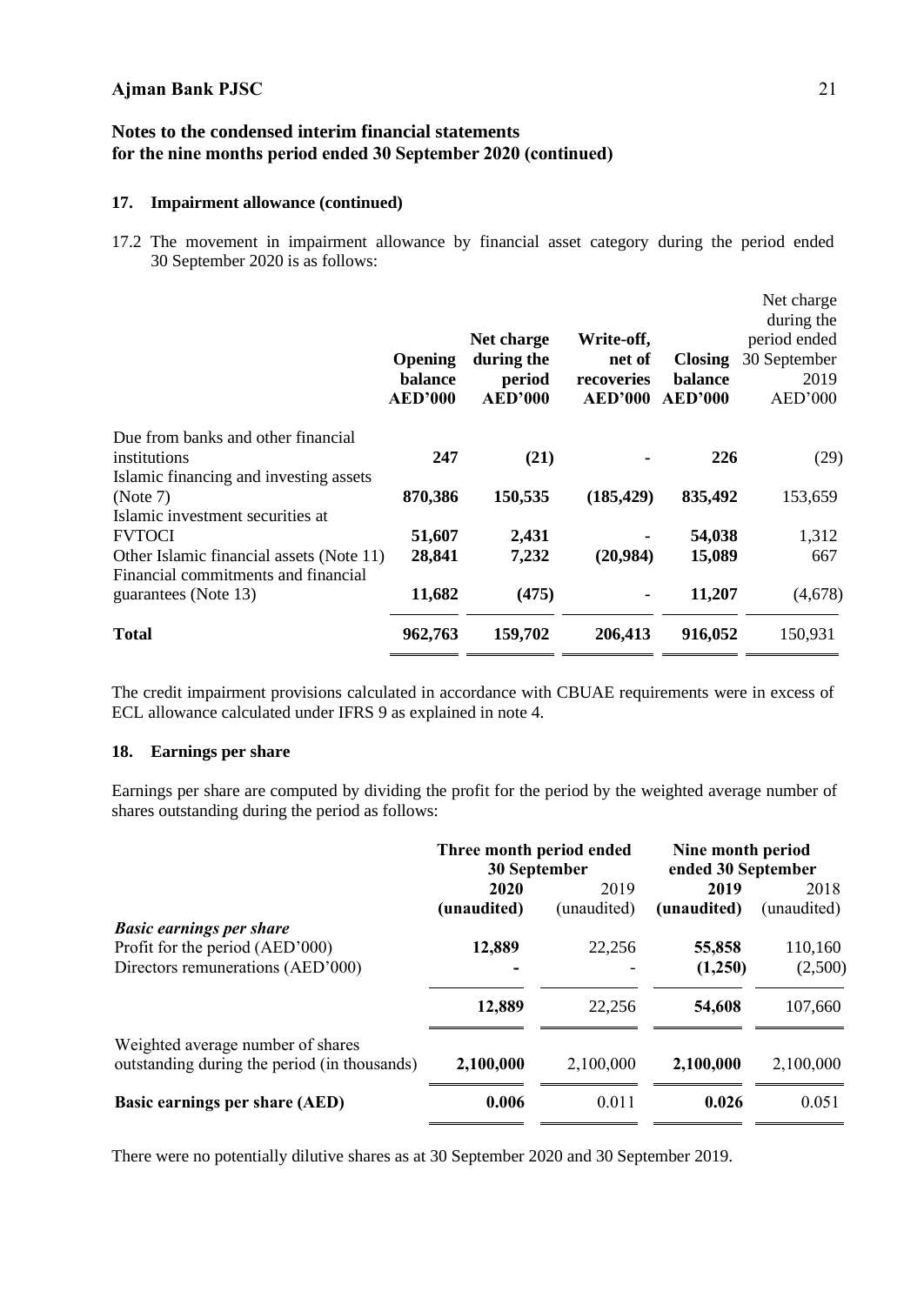### **Notes to the condensed interim financial statements for the nine months period ended 30 September 2020 (continued)**

#### **19. Related parties transactions**

Certain "related parties" (such as directors, key management personnel and major shareholders of the Bank and companies of which they are principal owners) are customers of the Bank in the ordinary course of business. Transactions with such related parties are made on substantially the same terms, including profit rates and collateral, as those prevailing at the same time for comparable transactions with external customers and parties. Such related party transactions are disclosed below:

#### *Transactions*

Transactions with related parties are shown below:

|              | 30 September 2020 (unaudited)<br><b>Director</b><br>and other |         |              | 30 September 2019 (unaudited) |         |
|--------------|---------------------------------------------------------------|---------|--------------|-------------------------------|---------|
|              |                                                               |         |              |                               |         |
|              |                                                               |         |              | Director                      |         |
|              |                                                               |         |              | and other                     |         |
| <b>Major</b> | related                                                       |         | Major        | related                       |         |
|              | parties                                                       | Total   | shareholders | parties                       | Total   |
|              | <b>AED'000</b>                                                | AED'000 | AED'000      | AED'000                       | AED'000 |
| 83,126       | 1,207                                                         | 84,333  | 70,188       | 1,039                         | 71,227  |
|              |                                                               |         |              |                               | 48,410  |
|              | shareholders<br><b>AED'000</b><br>52,361                      | 16,095  | 68,456       | 41,622                        | 6,788   |

#### *Balances*

Balances with related parties at the reporting date are shown below:

| 30 September 2020 (unaudited) |                 | 31 December 2019 (audited) |           |                                        |           |
|-------------------------------|-----------------|----------------------------|-----------|----------------------------------------|-----------|
|                               | <b>Director</b> |                            |           | Director                               |           |
|                               | and other       |                            |           | and other                              |           |
| <b>Major</b>                  | related         |                            | Major     | related                                |           |
| shareholders                  | parties         |                            |           | parties                                | Total     |
| <b>AED'000</b>                | <b>AED'000</b>  | <b>AED'000</b>             | AED'000   | AED'000                                | AED'000   |
|                               |                 |                            |           |                                        | 2,247,319 |
|                               |                 |                            |           |                                        |           |
| 3,771,048                     | 108,274         | 3,879,322                  | 3,266,742 | 103,721                                | 3,370,463 |
|                               | 2,070,473       | 497,382                    | 2,567,855 | <b>Total</b> shareholders<br>1,965,234 | 282,085   |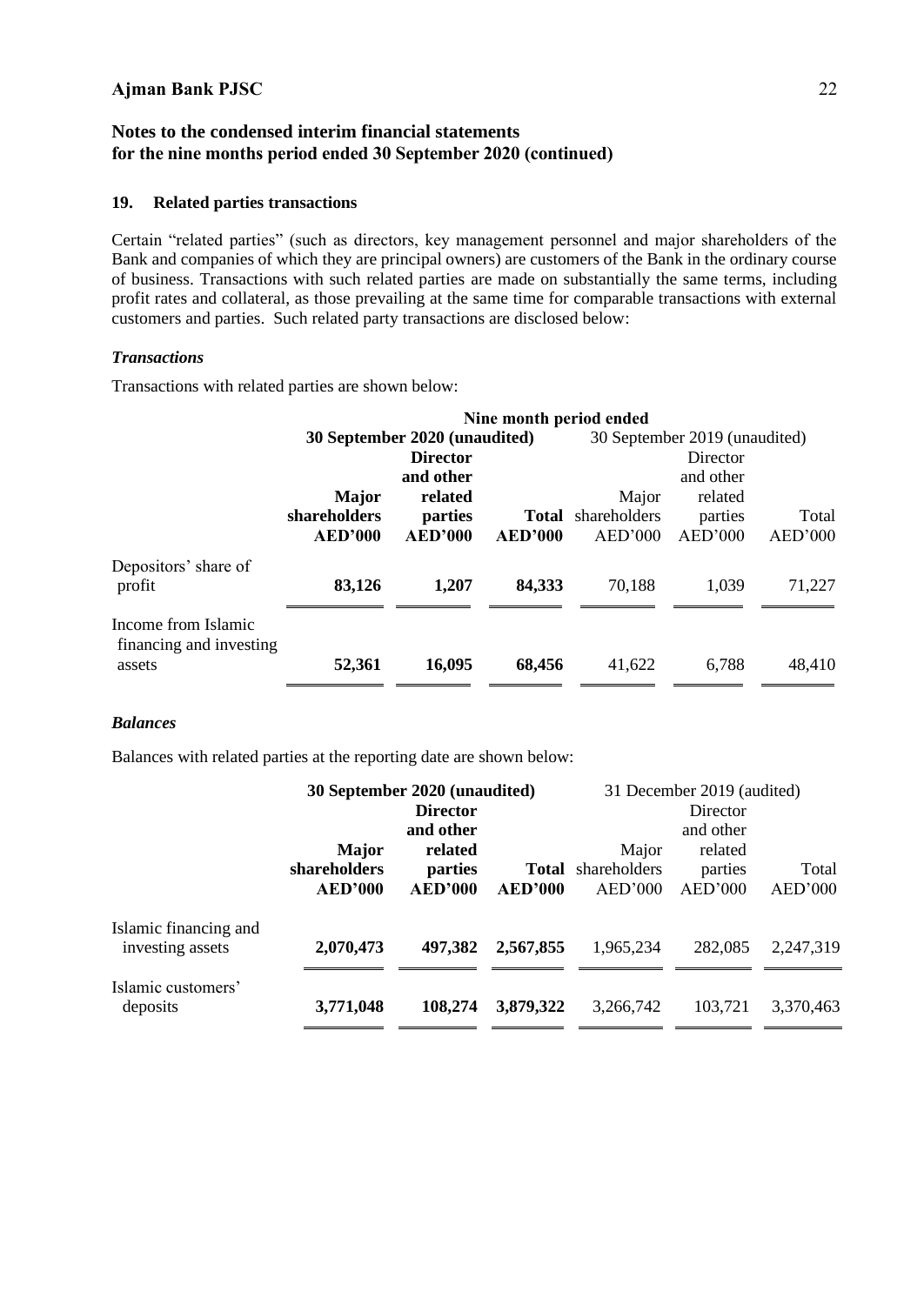### **Notes to the condensed interim financial statements for the nine months period ended 30 September 2020 (continued)**

#### **19. Related parties transactions (continued)**

#### *Compensation of key management personnel*

Key management compensation is as shown below:

|                                                     | Nine month period ended<br>30 September      |                                |  |
|-----------------------------------------------------|----------------------------------------------|--------------------------------|--|
|                                                     | <b>2020</b><br><b>AED'000</b><br>(unaudited) | 2019<br>AED'000<br>(unaudited) |  |
| Short term employment benefits<br>Terminal benefits | 6,929<br>316                                 | 6,939<br>341                   |  |
|                                                     | 7,245                                        | 7,280                          |  |

#### **20. Contingencies and commitments**

#### *Capital commitments*

At 30 September 2020, the Bank had outstanding capital commitments of AED 48 million (31 December 2019: AED 18 million), which will be funded within the next twelve months.

#### *Credit related commitments and contingencies*

Credit related commitments include commitments to extend credit, which are designed to meet the requirements of the Bank's customers.

The Bank had the following credit related commitments and contingent liabilities:

|                                                                           | 30 September<br>2020<br><b>AED'000</b><br>(unaudited) | 31 December<br>2019<br>AED'000<br>(audited) |
|---------------------------------------------------------------------------|-------------------------------------------------------|---------------------------------------------|
| Commitments to extend credit<br>Letters of credit<br>Letters of guarantee | 382,112<br>2,346<br>307,863                           | 661,180<br>21,119<br>357,244                |
|                                                                           | 692,321                                               | 1,039,543                                   |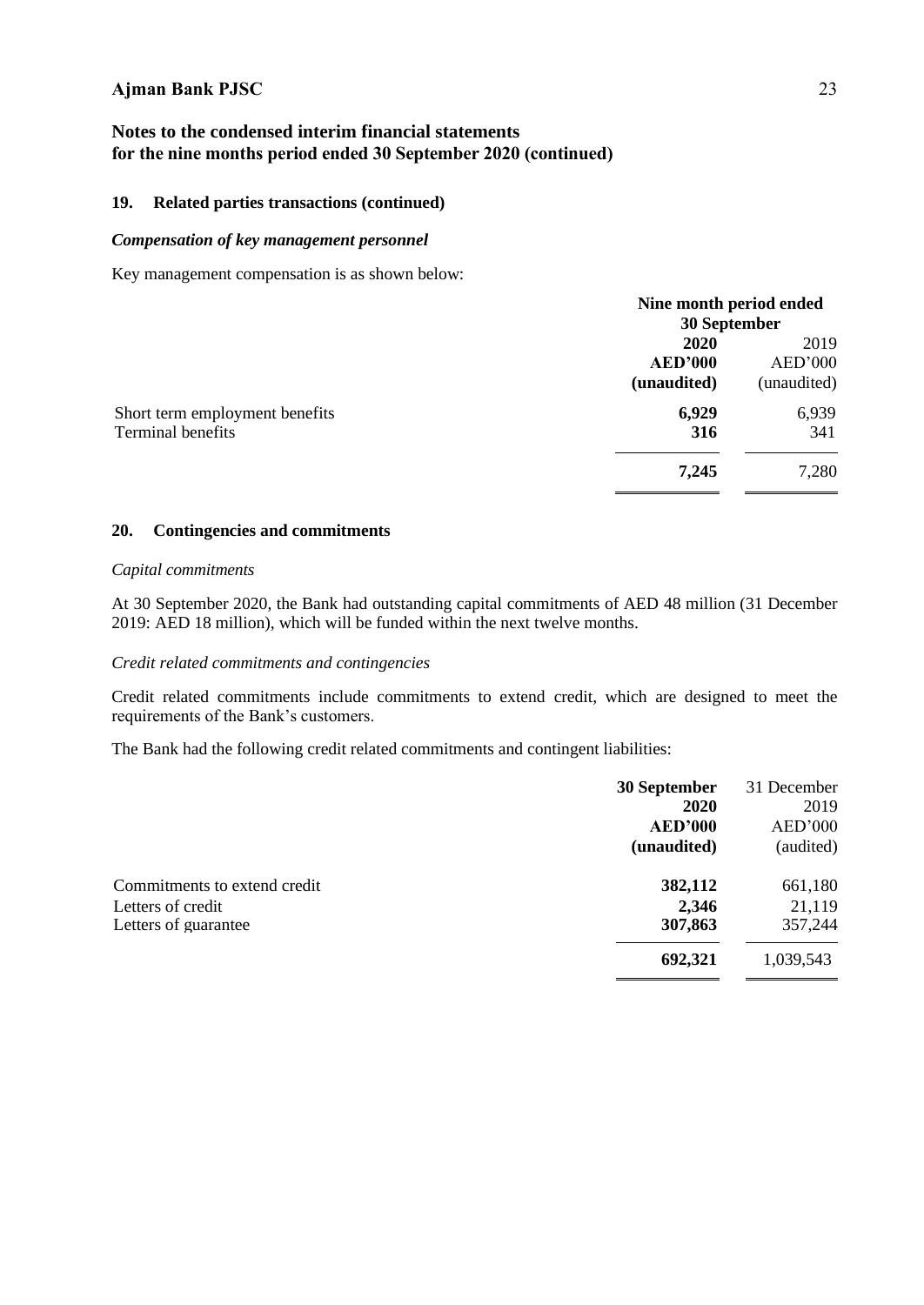### **Notes to the condensed interim financial statements for the nine months period ended 30 September 2020 (continued)**

#### **21. Segment analysis**

Operating segments are reported in accordance with the internal reporting provided to the Executive Committee (the chief operating decision-maker), which is responsible for allocating resources to the reportable segments and assesses its performance.

For operating purposes, the Bank is organised into the following business segments:

- (i) Consumer banking comprising personal banking where various products are offered e.g. private customer current accounts, savings accounts, deposits, credit and debit cards, personal finance, auto finance and house mortgage;
- (ii) Corporate banking incorporating transactions with corporate bodies including government and public bodies and comprising of Islamic financing and investing assets, deposits and trade finance transactions;
- (iii) Investment banking comprising priority banking, investment solutions and alternative investment banking, leasing of commercial & residential properties; and
- (iv) Treasury incorporating activities of the dealing room, related money market, foreign exchange transactions with other banks and financial institutions including the Central Bank of the UAE.

These segments are the basis on which the Bank reports its segment information. Transactions between segments are conducted at rates determined by management, taking into consideration the cost of funds and an equitable allocation of expenses.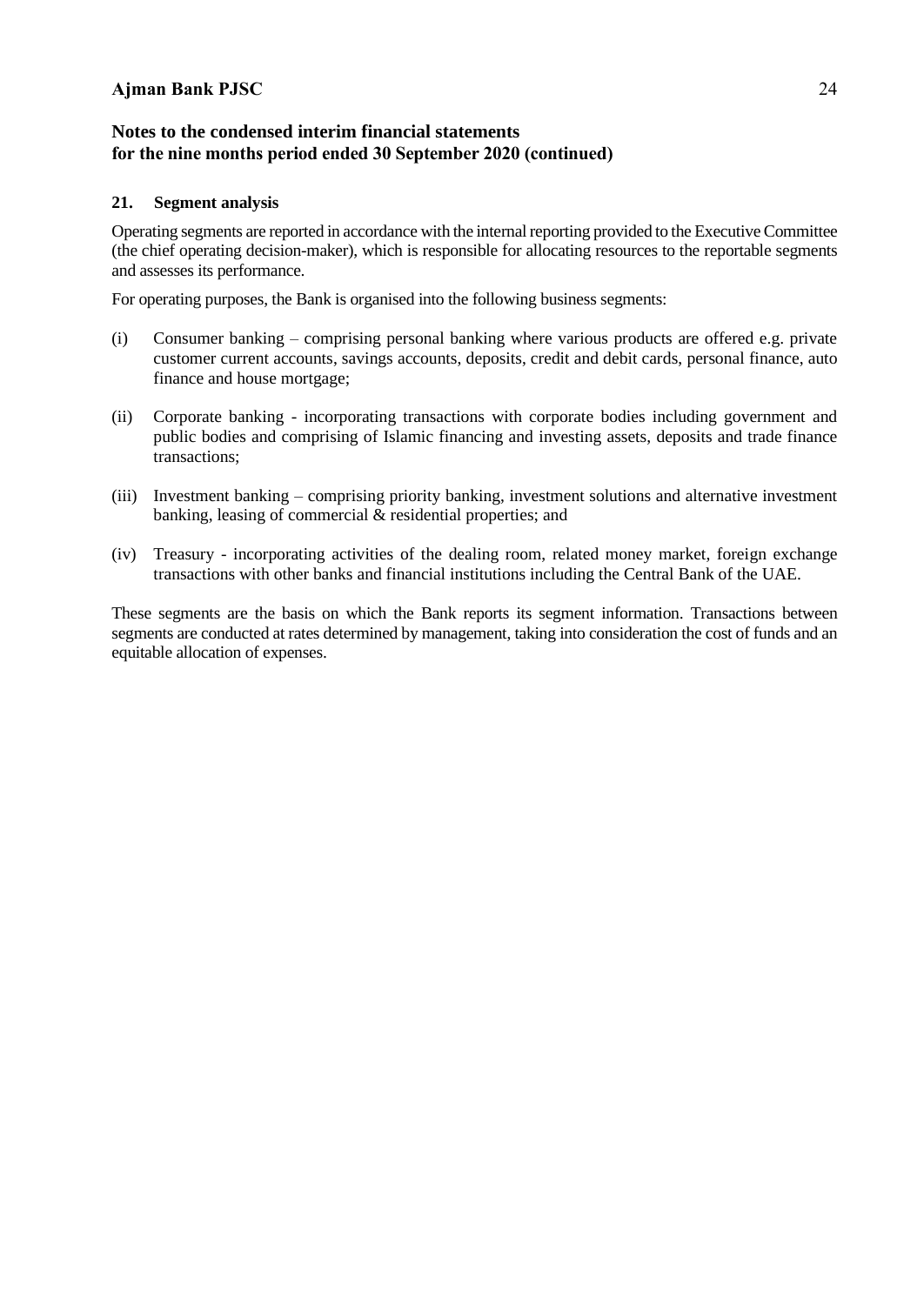## **Notes to the condensed interim financial statements for the nine months period ended 30 September 2020 (continued)**

### **21. Segment analysis (continued)**

### **Segment results of operations**

The segment information provided to the Board for the reportable segments are as follows:

|                                                         | <b>Consumer</b><br>banking<br><b>AED'000</b> | Corporate<br>banking<br><b>AED'000</b> | <b>Treasury</b><br><b>AED'000</b> | <b>Investments</b><br><b>AED'000</b> | <b>Others</b><br><b>AED'000</b> | <b>Total</b><br><b>AED'000</b> |
|---------------------------------------------------------|----------------------------------------------|----------------------------------------|-----------------------------------|--------------------------------------|---------------------------------|--------------------------------|
| Nine month period ended 30 September 2020 (unaudited)   |                                              |                                        |                                   |                                      |                                 |                                |
| Net income from Islamic financing and investing assets  | 55,542                                       | 244,292                                | (25,808)                          | 20,254                               |                                 | 294,280                        |
| Income from Islamic investment securities at FVTOCI     |                                              |                                        | 73,908                            | 6,987                                |                                 | 80,895                         |
| Share of results of associate                           |                                              |                                        |                                   | 6,067                                |                                 | 6,067                          |
| Impairment charges on financial assets                  | (22, 869)                                    | (127, 146)                             | (2, 427)                          | (7,260)                              |                                 | (159,702)                      |
| Fees, commissions and other income                      | 13,747                                       | 17,705                                 | 3,932                             | 8,951                                | (1,405)                         | 42,930                         |
| Staff costs                                             | (39,106)                                     | (10, 324)                              | (2,907)                           | (5,866)                              | (84, 852)                       | (143, 055)                     |
| General and administrative expenses                     | (25,061)                                     | (4,751)                                | 305                               | (1,420)                              | (14, 834)                       | (45,761)                       |
| Depreciation of property and equipment                  |                                              |                                        |                                   |                                      | (19,796)                        | (19,796)                       |
| <b>Operating profit/(loss) (unaudited)</b>              | (17, 747)                                    | 119,776                                | 47,003                            | 27,713                               | (120, 887)                      | 55,858                         |
| Nine month period ended 30 September 2019 (unaudited)   |                                              |                                        |                                   |                                      |                                 |                                |
| Net income from Islamic financing and investing assets  | 66,136                                       | 183,060                                | (1,317)                           | 7,574                                |                                 | 255,453                        |
| Income from Islamic investment securities at fair value |                                              |                                        | 109,423                           | 11,696                               |                                 | 121,119                        |
| Share of results of associate                           |                                              |                                        |                                   | 1,382                                |                                 | 1,382                          |
| Reversal of/(impairment) charges on financial assets    | 8,995                                        | (159,084)                              | (633)                             | (209)                                |                                 | (150, 931)                     |
| Net fee and other income                                | 16,358                                       | 59,636                                 | 10,108                            | 22,898                               | 950                             | 109,950                        |
| Staff costs                                             | (42, 267)                                    | (10,522)                               | (3, 145)                          | (5,591)                              | (92, 351)                       | (154, 773)                     |
| General and administrative expenses                     | (21, 408)                                    | (21, 869)                              | (897)                             | (1,602)                              | (16, 662)                       | (61, 541)                      |
| Depreciation of property and equipment                  |                                              |                                        |                                   |                                      | (10, 499)                       | (10, 499)                      |
| Operating profit/(loss) (unaudited)                     | 27,814                                       | 51,221                                 | 113,539                           | 36,148                               | (118, 562)                      | 110,160                        |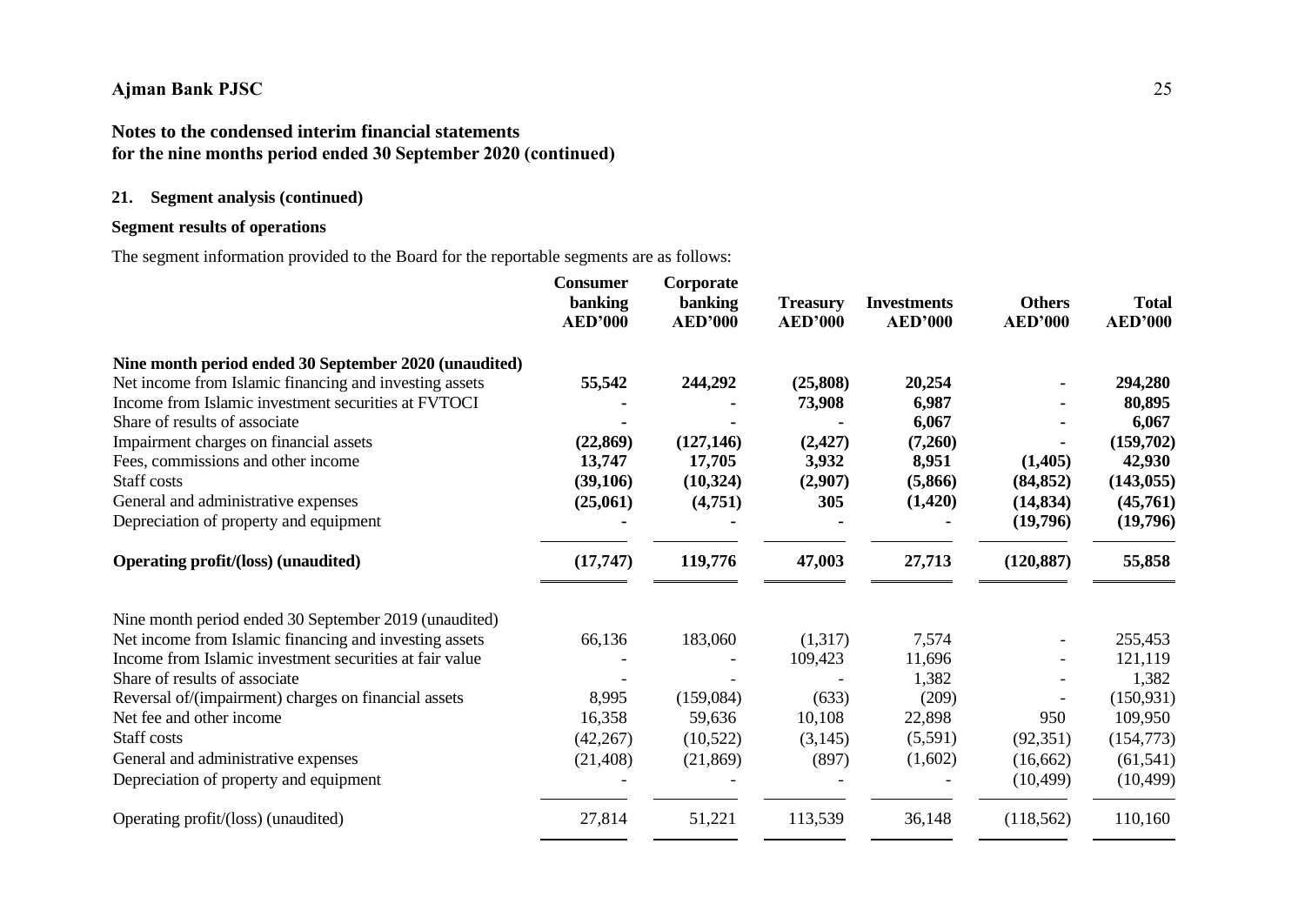## **Notes to the condensed interim financial statements for the nine months period ended 30 September 2020 (continued)**

### **21. Segment analysis (continued)**

|                                                              | <b>Consumer</b><br><b>banking</b><br><b>AED'000</b> | Corporate<br><b>banking</b><br><b>AED'000</b> | <b>Treasury</b><br>AED'000 | <b>Investments</b><br><b>AED'000</b> | <b>Others</b><br><b>AED'000</b> | <b>Total</b><br><b>AED'000</b> |
|--------------------------------------------------------------|-----------------------------------------------------|-----------------------------------------------|----------------------------|--------------------------------------|---------------------------------|--------------------------------|
| As at 30 September 2020<br><b>Segment assets (unaudited)</b> | 3,617,178                                           | 13,736,392                                    | 3,240,325                  | 1,896,433                            | 120,935                         | 22,611,263                     |
| <b>Segment liabilities (unaudited)</b>                       | 3,893,461                                           | 11,184,959                                    | 3,360,672                  | 1,067,030                            | 590,086                         | 20,096,208                     |
| As at 31 December 2019<br>Segment assets (audited)           | 3,790,053                                           | 13,848,112                                    | 3,383,815                  | 1,990,660                            | 613,150                         | 23,625,790                     |
| Segment liabilities (audited)                                | 3,799,579                                           | 13,046,535                                    | 2,179,223                  | 440,053                              | 648,081                         | 21,113,471                     |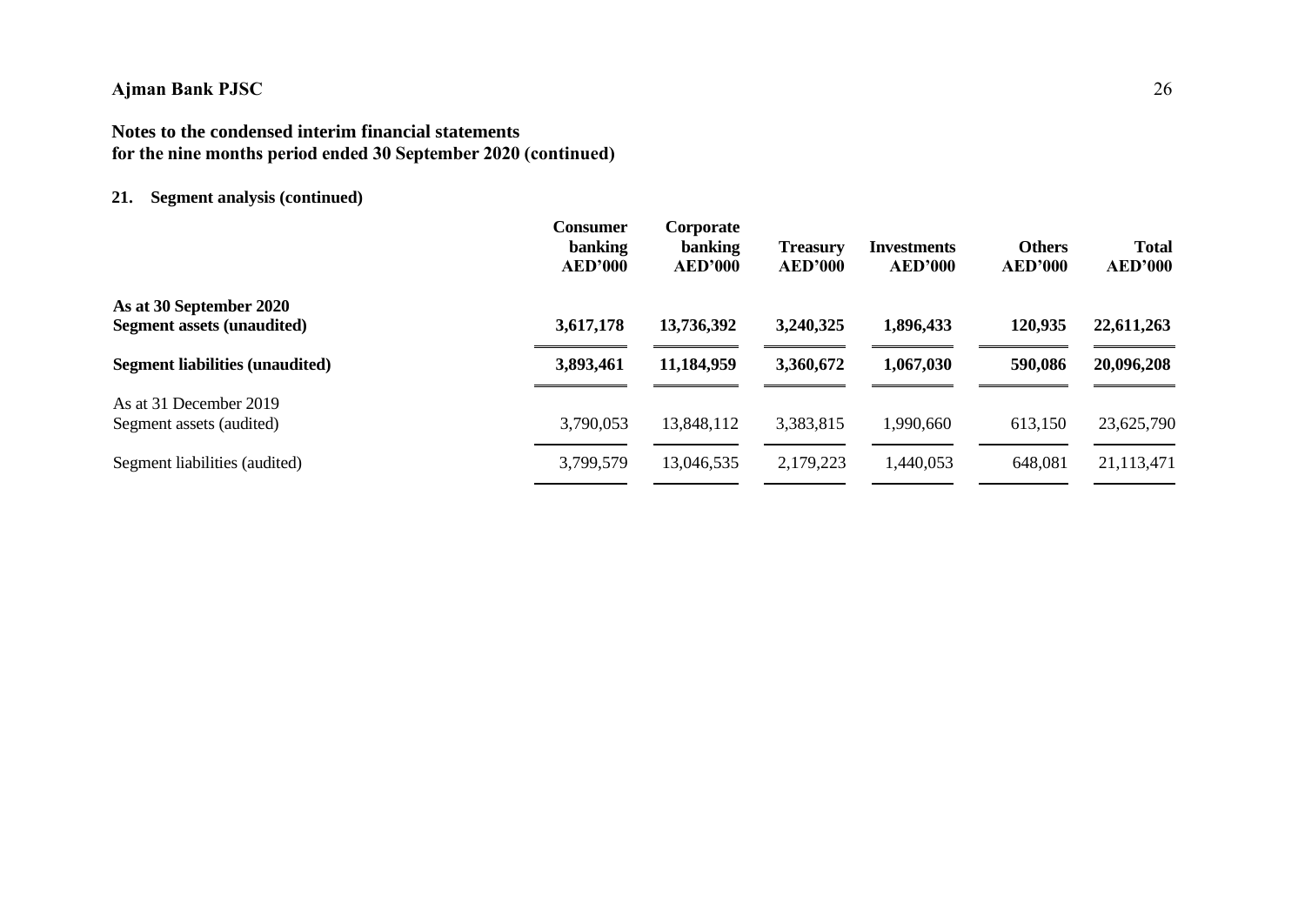### **Notes to the condensed interim financial statements for the nine months period ended 30 September 2020 (continued)**

### **22. Capital management**

The Bank's capital management objectives and policies are consistent with those disclosed in the audited financial statements as at and for the year ended 31 December 2019.

#### **Regulatory capital**

The Bank calculates its Capital Adequacy Ratio in line with guidelines issued by the Central Bank of the U.A.E. The Bank's regulatory capital position at the end of reporting period under Basel III is as follows:

|                                          | 30 September          | 31 December    |
|------------------------------------------|-----------------------|----------------|
|                                          | 2020                  | 2019           |
|                                          | <b>AED'000</b>        | AED'000        |
|                                          | (unaudited)           | (audited)      |
| Tier 1 capital                           |                       |                |
| Share capital                            | 2,100,000             | 2,100,000      |
| Reserves                                 | 309,800               | 300,736        |
|                                          | 2,409,800             | 2,400,736      |
| Tier 2 capital                           |                       |                |
| General provision and fair value reserve | 194,118               | 205,399        |
| <b>Total regulatory capital</b>          | 2,603,918             | 2,606,135      |
| <b>Risk weighted assets</b>              |                       |                |
| Credit risk                              | 15,529,475            | 16,431,951     |
| Market risk                              | 345                   | 587            |
| Operational risk                         | 1,092,872             | 1,092,872      |
| Total risk weighted assets               | 16,622,692            | 17,525,410     |
|                                          | <b>Capital ratios</b> | Capital ratios |

| 30 September<br>31 December<br>2020<br>2019 |
|---------------------------------------------|
|                                             |
|                                             |
| (unaudited)<br>(audited)                    |
|                                             |
| 14.50%<br>13.70%                            |
| 14.50%<br>13.70%                            |
| 14.87%<br>15.66%                            |
| 4.37%<br>$5.16\%$                           |
|                                             |